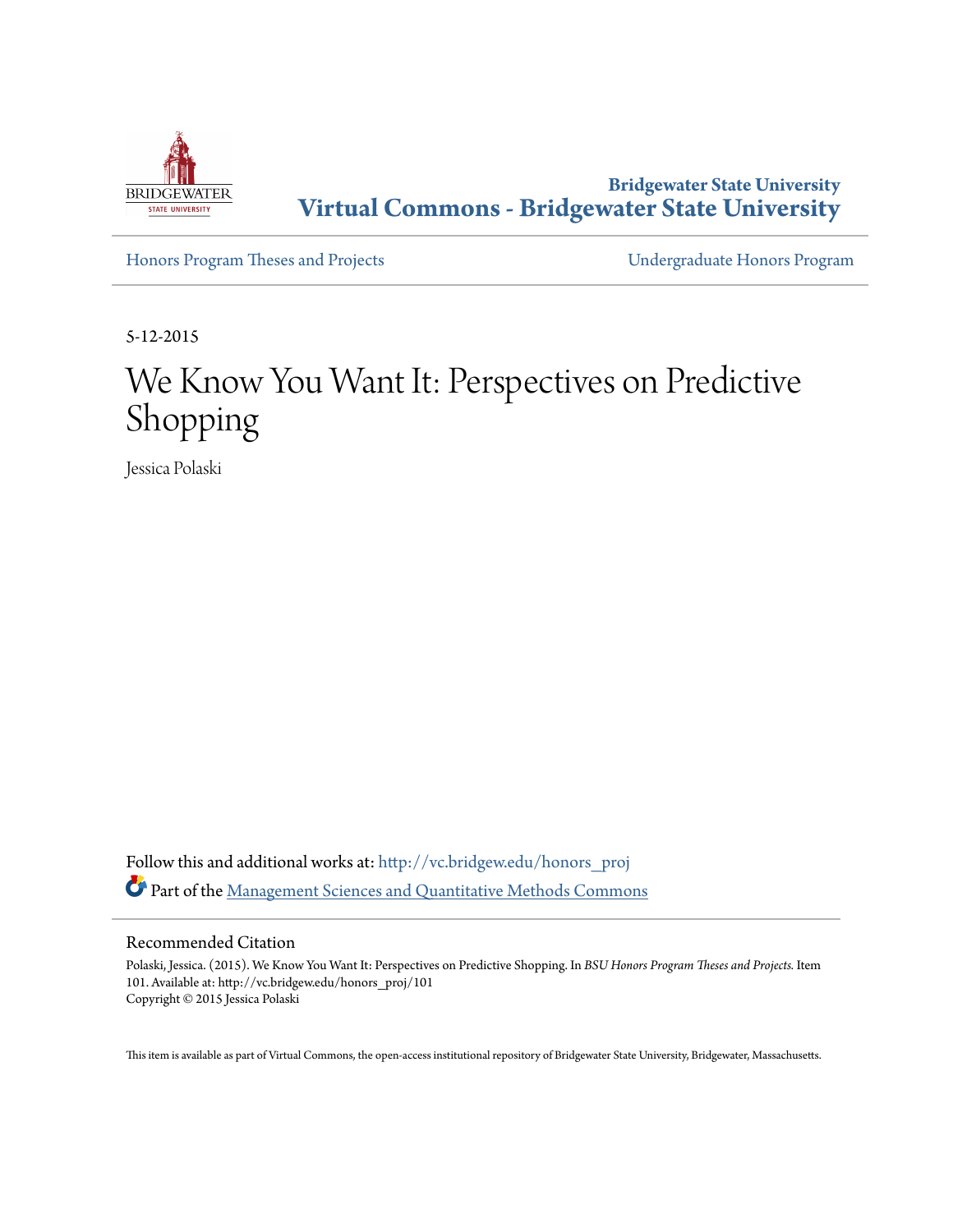We Know You Want It: Perspectives on Predictive Shopping

Jessica Polaski

Submitted in Partial Completion of the Requirements for Commonwealth Honors in Management

Bridgewater State University

May 12, 2015

Dr. Todd Harris, Thesis Director Dr. Krista Hill Cummings, Committee Member Dr. Jakari Griffith, Committee Member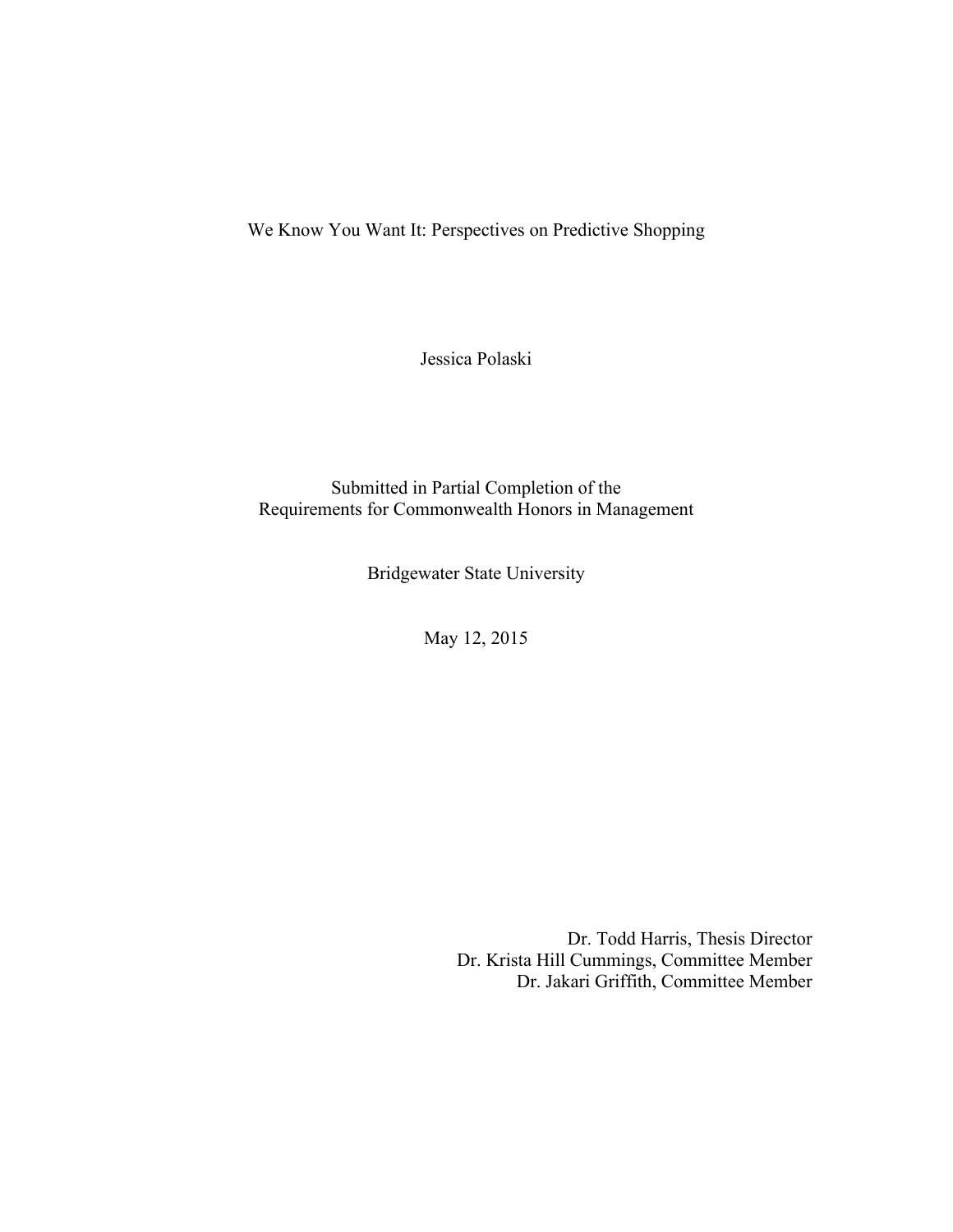# We Know You Want It: Perspectives on Predictive Shopping

May 12, 2015 Bridgewater State University Honors Thesis in Management Jessica Polaski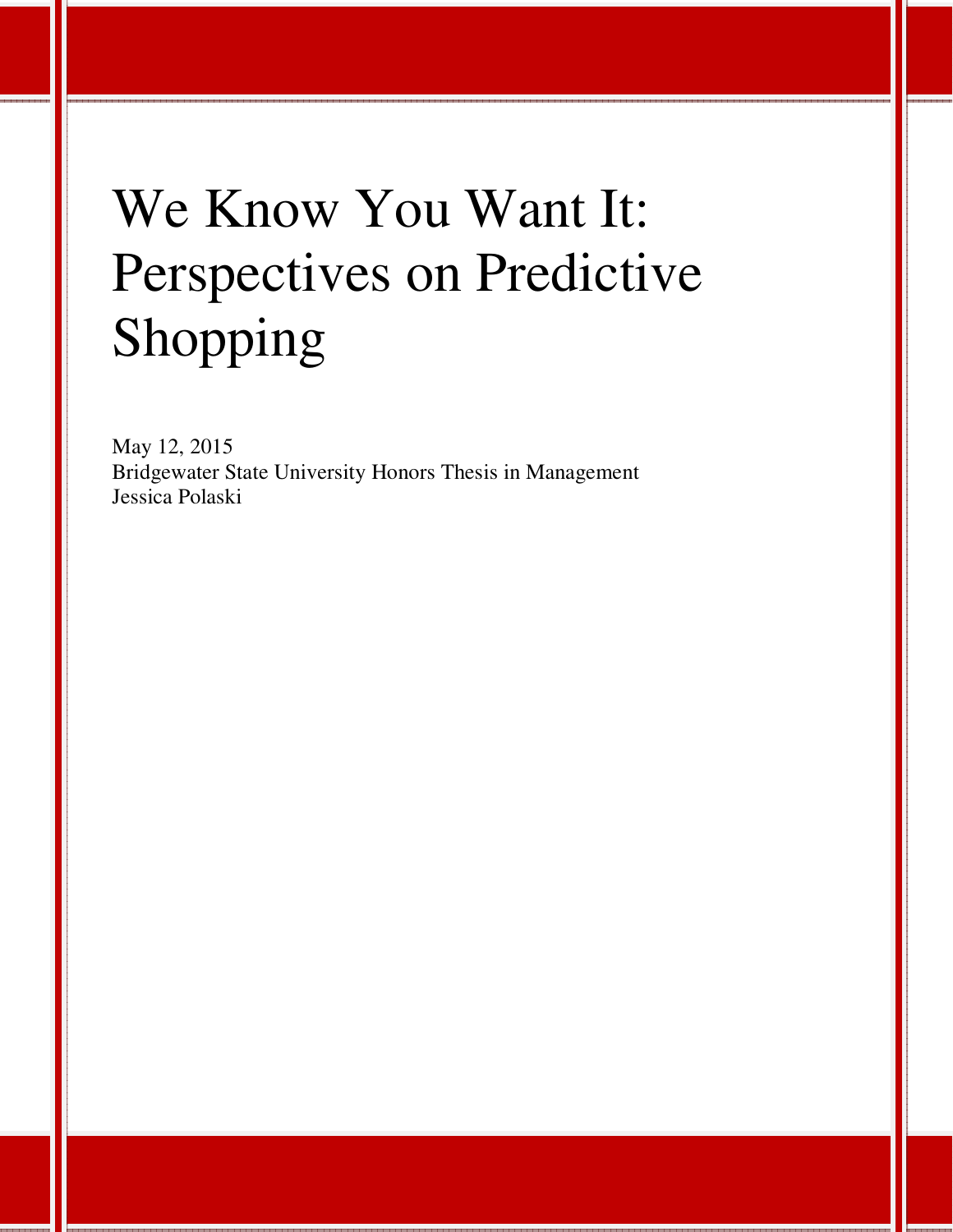### **Table of Contents**

| $\circ$<br>O<br>$\circ$<br>Rebuttal and Concerns to Sunstein Interpretation 10<br>$\circ$<br>$\circ$<br>O                                                                                                                       |  |
|---------------------------------------------------------------------------------------------------------------------------------------------------------------------------------------------------------------------------------|--|
|                                                                                                                                                                                                                                 |  |
| $\Omega$<br>$\circ$                                                                                                                                                                                                             |  |
|                                                                                                                                                                                                                                 |  |
| $\circ$                                                                                                                                                                                                                         |  |
| O                                                                                                                                                                                                                               |  |
| ٠<br>Retail Predictive Shopping With Consent [Figure 9]22-23<br>Home Monitoring System W/O Consent [Figure 10]23-24<br>Home Monitoring System With Consent [Figure 11]24-25<br>Interest in Predictive Shopping [Figure 12]25-26 |  |
|                                                                                                                                                                                                                                 |  |
| $\Omega$<br>$\circ$                                                                                                                                                                                                             |  |
|                                                                                                                                                                                                                                 |  |
| $\circ$                                                                                                                                                                                                                         |  |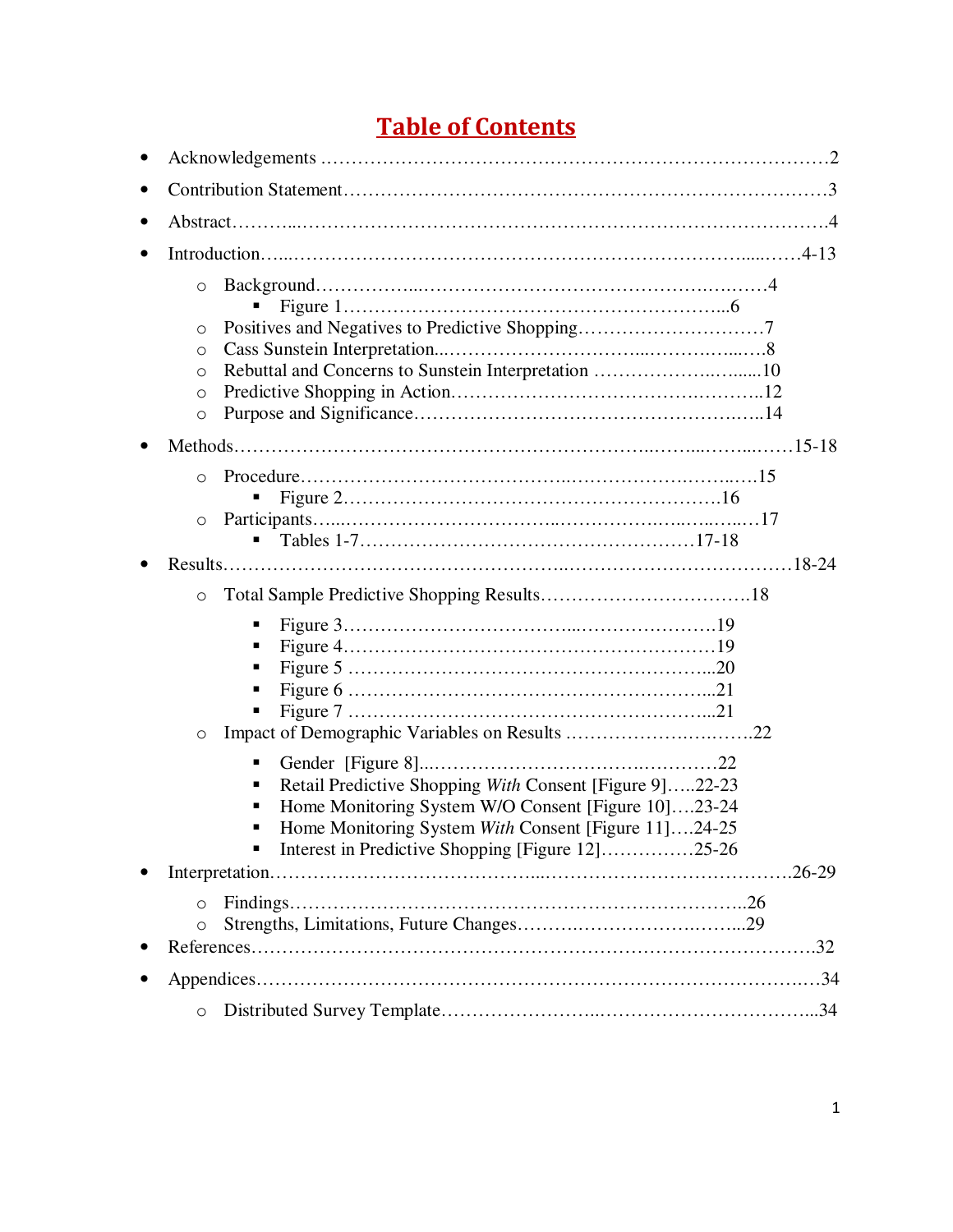#### **Acknowledgements**

I take this opportunity to express gratitude to my thesis director, Dr. Todd Harris, for his guidance and support during this research process. Also, I want to say thank you to the Honors Program at Bridgewater State University. The Honors Program has helped me succeed in reaching my fullest potential.

Lastly, I thank my parents, Anne Marie and Joseph Polaski, for their endless encouragement, support, and love throughout my entire college career.

I could not have done this without all of you.

Thank you.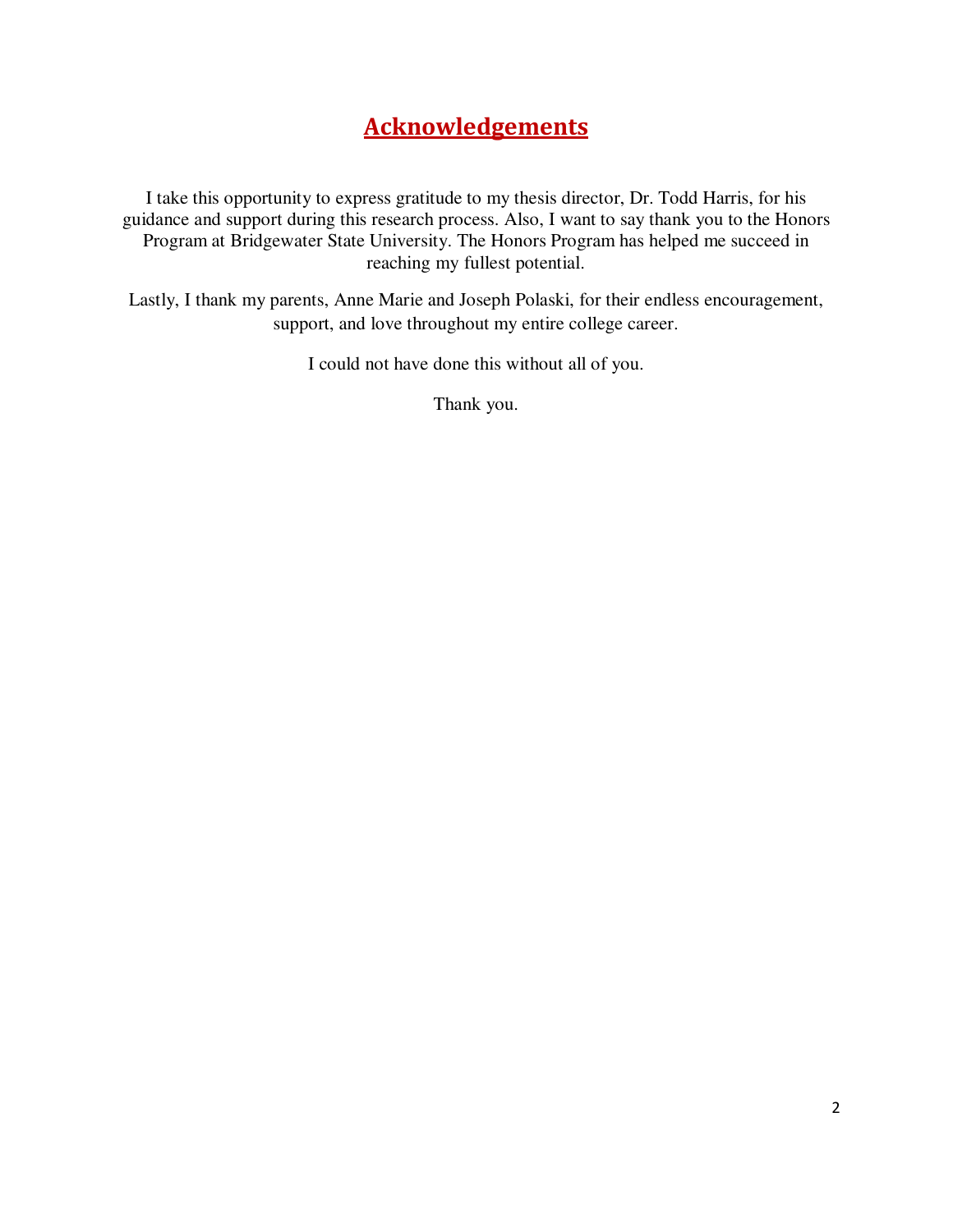#### **Contribution Statement**

To date, minimal research was conducted with regards to predictive shopping. Cass Sunstein, Harvard professor and primary researcher on the subject, reviewed and studied individual's attitude towards predictive shopping. Sunstein touched on each form of predictive shopping to give insight on the subject. Sunstein conducted a nation-wide survey in which he used a sample of 500 participants from a variety of demographics. In addition to a nation-wide representative survey, Sunstein also did a smaller informal study with university students. Sunstein asked similar questions to the larger survey and used these findings to make assumptions about predictive shopping (Sunstein, 2015).

Analyzing Sunstein's results, the information gathered was used as secondary research for this study. The primary research conducted broke down the feelings towards predictive shopping from a sample of 125 college students at Bridgewater State University and examined, in-depth, each form of predictive shopping and the attitude towards the severity within each form. The results of this study and the analysis within it; contribute to the initial findings on predictive shopping and add to the secondary research surrounded by the topic.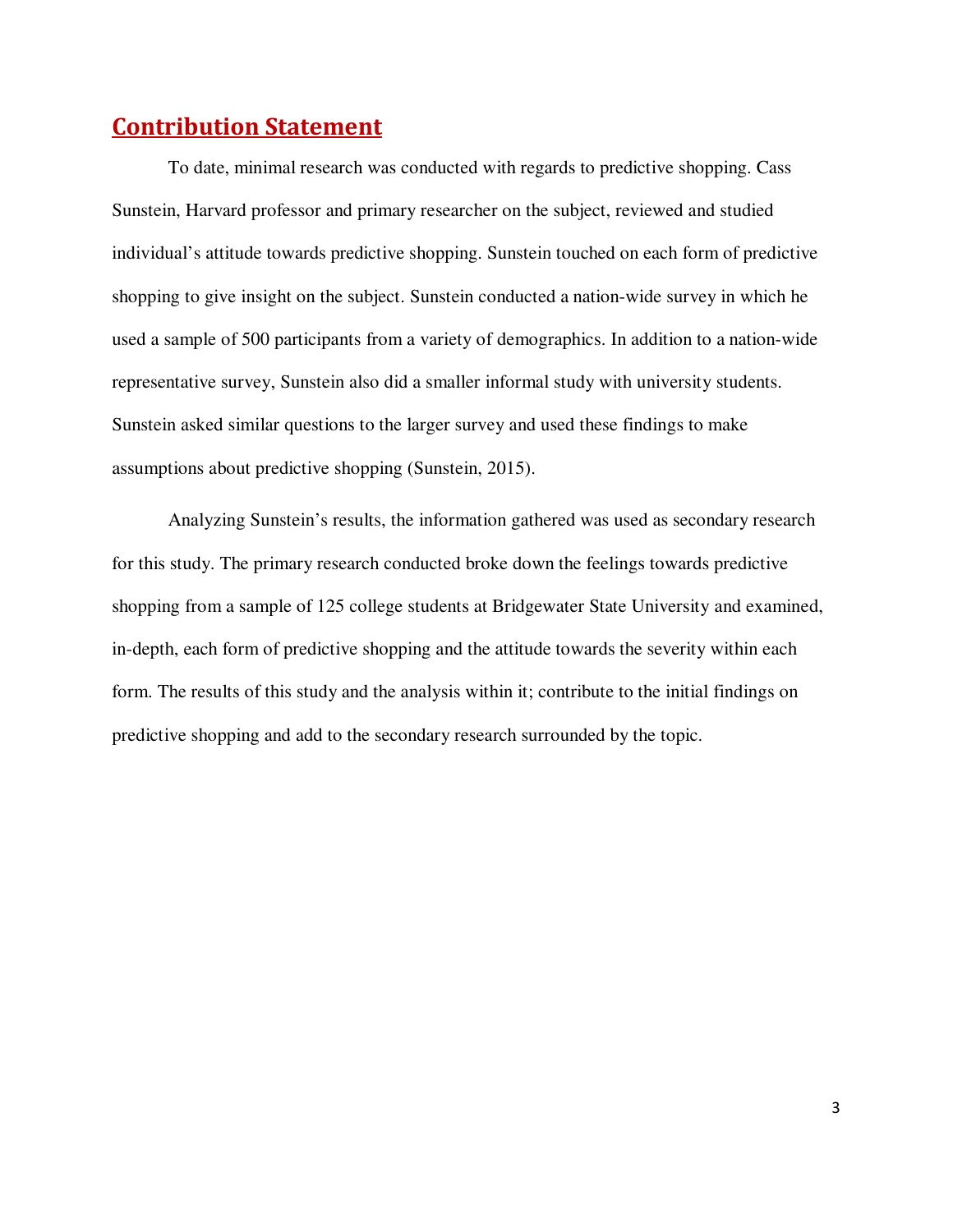#### **Abstract**

Predictive shopping is a branch of predictive analytics that has surfaced over the past year. It is a concept whereby companies use predictions to enroll the consumer in special programs in which they receive goods and services, and are asked to pay for them, before they have actually chosen them. This is a revolutionary concept that could potentially change the face of online shopping. Through research and analysis I explored how a sample of 125 college students at Bridgewater State University felt about predictive shopping and what place it has in society today or in the near future. Through the creation and distribution of printed surveys, based on my own inquiries along with previously examined questions done by Harvard Law professor and lead researcher Cass Sunstein, I analyzed the results of the questionnaire. I created a database of my findings, analyzed that data, and explored topics within this field to make predictions and conclusions. I determined that about 1 out of 5 college students were in favor of predictive shopping. Out of this group, fifty percent of them would be willing to enroll into predictive shopping programs that did not explicitly ask for the buyers' consent for the product.

**\_\_\_\_\_\_\_\_\_\_\_\_\_\_\_\_\_\_\_\_\_\_\_\_\_\_\_\_\_\_\_\_\_\_\_\_\_\_\_\_\_\_\_\_\_\_\_\_\_\_\_\_\_\_\_\_\_\_\_\_\_\_\_\_\_\_\_\_\_\_\_\_\_\_\_\_\_\_**

#### **Introduction**

#### **Background**

Many companies have made suggestions to buyers about products they feel could satisfy their needs and wants for future purchases. These companies looked at customers' past shopping history, recently viewed items, along with stored personal information, to create a list of potential preferred items. With the development of predictive shopping, industries took this concept a step further. Predictive shopping is defined as, with the use of analytics and research, a way in which companies understand and follow behaviors to know what their prospective customers will want to purchase before they are fully aware of that need (Sunstein, 2014). Instead of just making the suggestion, companies are now choosing the product, sending it to the customer, and then charging their credit cards. Market researchers are able to do this by using a

**\_\_\_\_\_\_\_\_\_\_\_\_\_\_\_\_\_\_\_\_\_\_\_\_\_\_\_\_\_\_\_\_\_\_\_\_\_\_\_\_\_\_\_\_\_\_\_\_\_\_\_\_\_\_\_\_\_\_\_\_\_\_\_\_\_\_\_\_\_\_\_\_\_\_\_\_\_\_**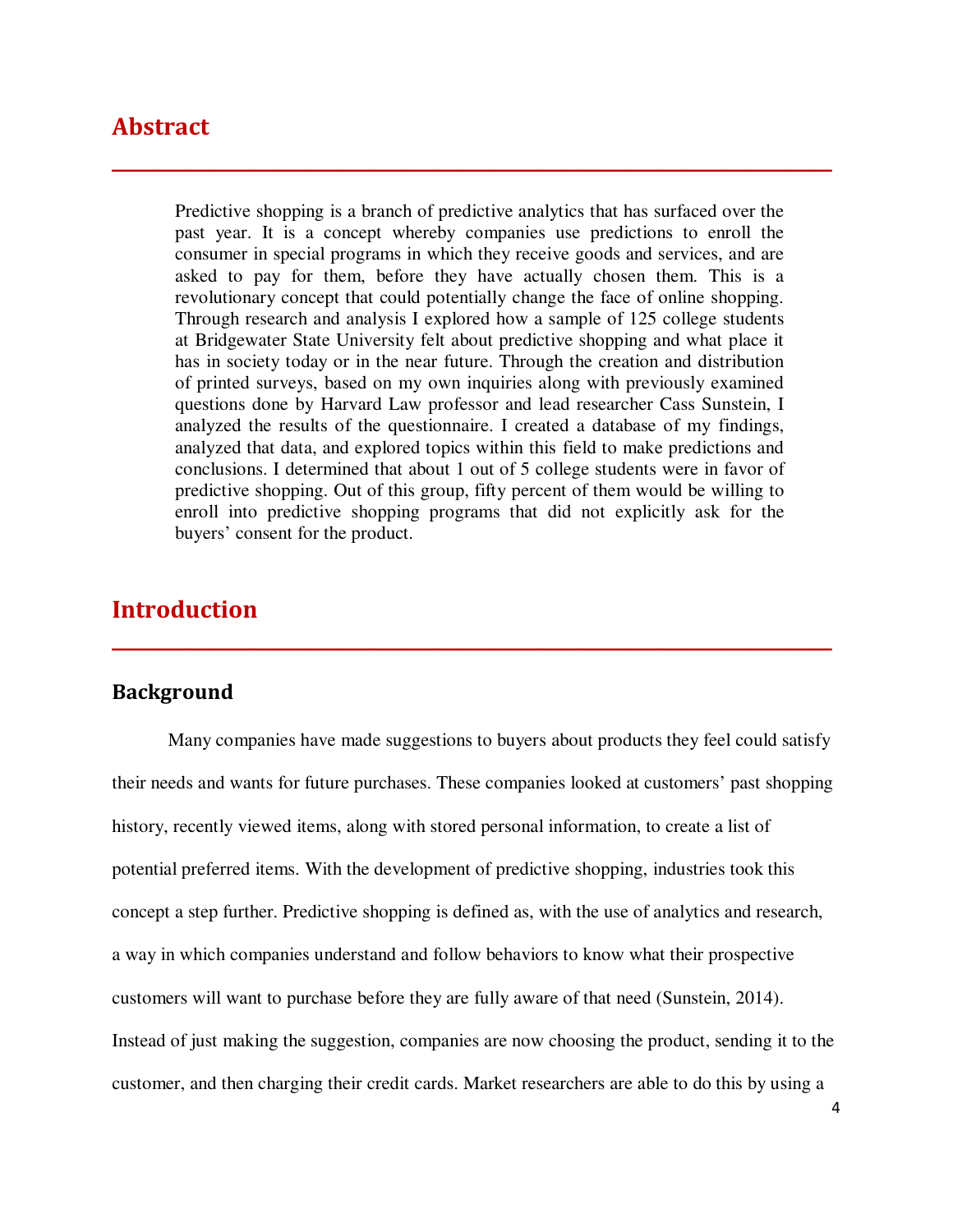scientific algorithm based on predictive analytics, an area of data mining. Data mining is the process of extracting patterns in data sets, and then using that information to predict trends and behavior patterns for its given subject (Collins English Dictionary, 2015). These algorithms allow companies to methodically interpret and make educated guesses on what the consumer will want or may want in the future. Predictive analytics are not always one hundred percent accurate, but it gives companies the chance to market and sell goods to consumers who will most likely benefit from a given product. This, in turn, will allow them to sell more goods to a more precise target market.

There are different forms and types of predictive shopping that are either being used today or are being worked on for the future (see figure 1). The first is a home monitoring system. A home monitoring system is a program that monitors specific items in a consumer's household and is designed to know when a given product or good runs out. Within the home monitoring system, there are two different routes that the business to customer relationship can take. There can be explicit consent from the consumer for the activity that occurs within this program or it can be designed so that explicit consent is not required and the program operates without the acknowledgement or intervention of the buyer. The most extreme level of predictive shopping is retail predictive shopping. In retail predictive shopping a company takes information from its consumers and uses it to predict products that they will want to purchase in the future, even if they have never bought that product before. Some retail predictive shopping programs ask for explicit consent and some do not.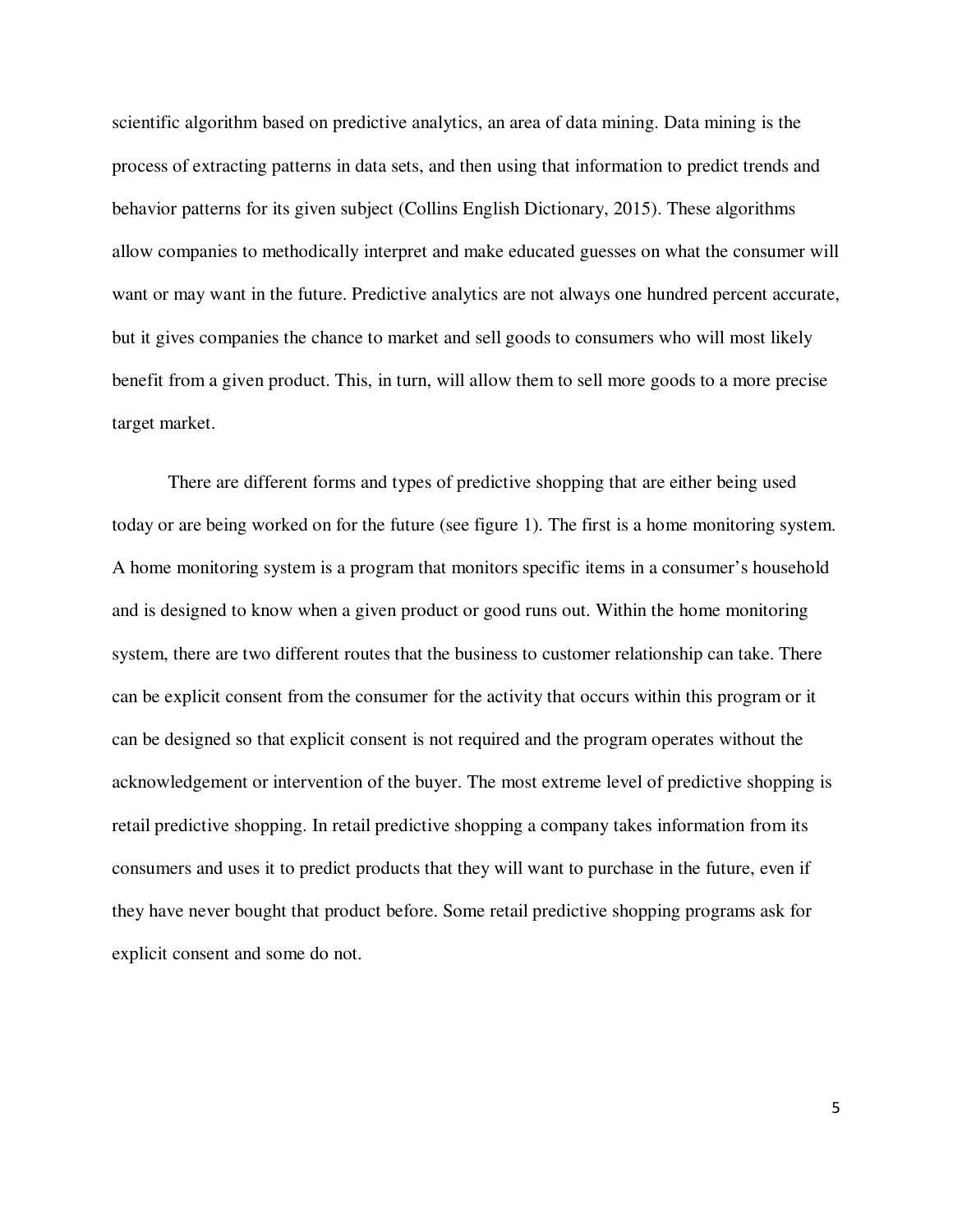#### **Figure 1:**

decrease.



The different forms of predictive shopping seen in figure 1 are not all in use in today's market. With the concept of predictive shopping being so new, industries and consumers have not completely grasped the purpose or potential of such programs. Some larger companies such as Amazon are utilizing similar systems, similar to a home monitoring system with consent, through the use of smartphone applications and in-home buttons for convenience (Amazon, 2015). Walmart is also using a smartphone application for suggesting household products to their customers (Sunstein, 2015). Smaller online retailers are using mailing systems to send consumers products of the month. These customers are agreeing to the enrollment into the program and accept the idea that they are paying a certain amount each month for an item from a list of potentially 'liked' products. Some of these retailers include, Trunk Club and Stitch Fix (Sunstein, 2015).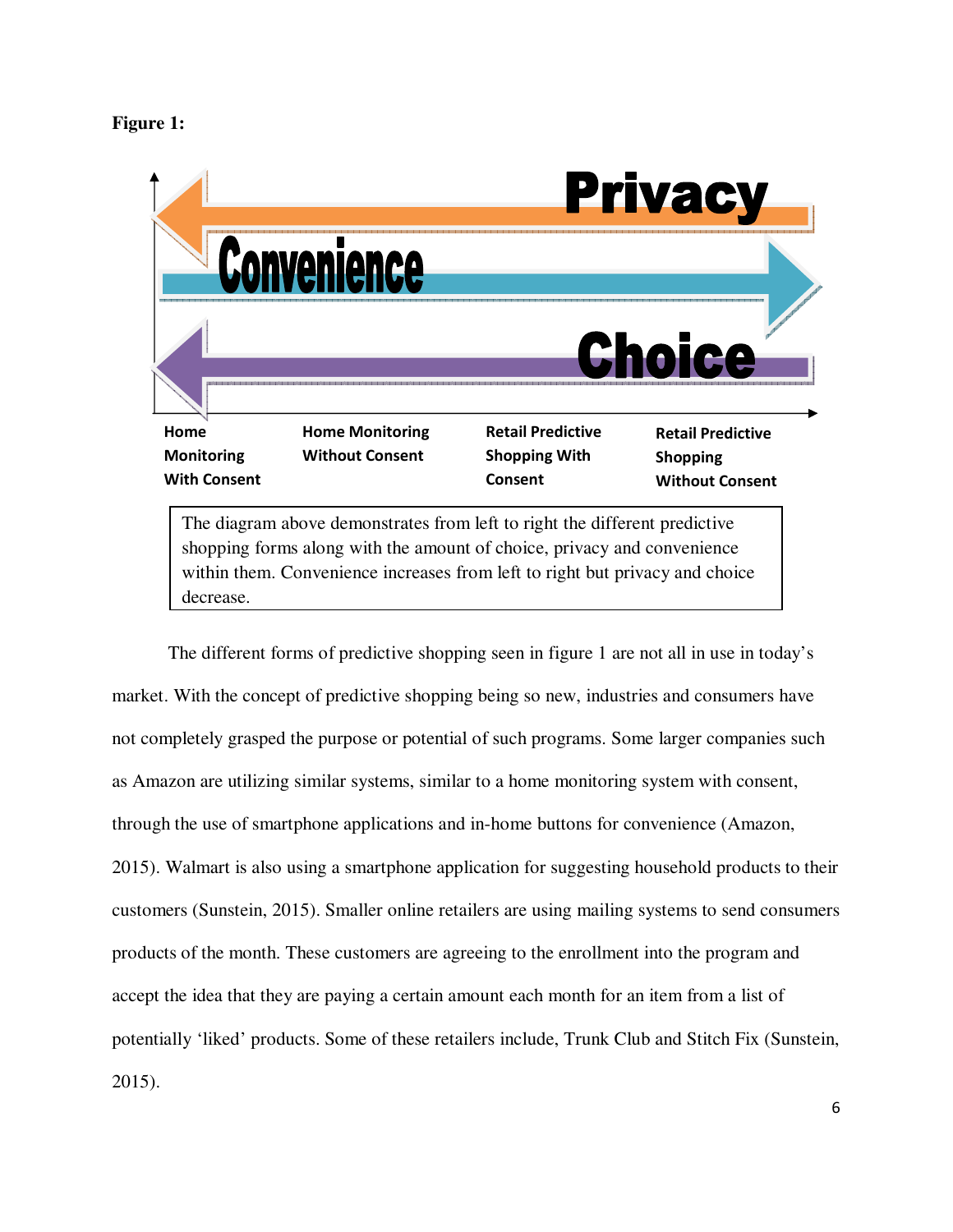#### **Positives and Negatives to Predictive Shopping**

There are many positives and negatives to a predictive shopping program. When looking at the consumer side of the process, it is convenient for the buyer and allows them to not have to worry about rudimentary purchases that might have once seemed mundane. But with this convenience for the consumer comes a cost: loss of privacy. With the loss of privacy comes the loss of choice. When this is in relation to products being predictively purchased inwhich the consumer would give only small amounts of thought and dedication, minimal concerns should arise. This may be a nonissue, but if it is concerned with purchases that require research and rely on previous knowledge, the loss of choice may become a significant issue.

When looking at the business side of the process, there are many positives. Predictive shopping encourages first time prospective buyers to become longtime clients, since it is creating a continual shopping experience for them. Predictive shopping also allows for higher turnover of products. If a product is not selling as well as the company predicted, through a predictive shopping program, it could find a way to match it up with consumers who might not be aware of its benefits. Predictive shopping also adds value for the customers, because the company is so focused on convenience for them that there is minimal wait time for the product. This, as a result, adds value to customer.

Some negatives, with regards to predictive shopping, for the companies, is the general idea that customers may be unaware of the benefits of predictive shopping programs. Also customers might have some inkling about the programs but might not have a full appreciatation of the added convenience. If the buyer is uncomfortable with the idea of giving a business extra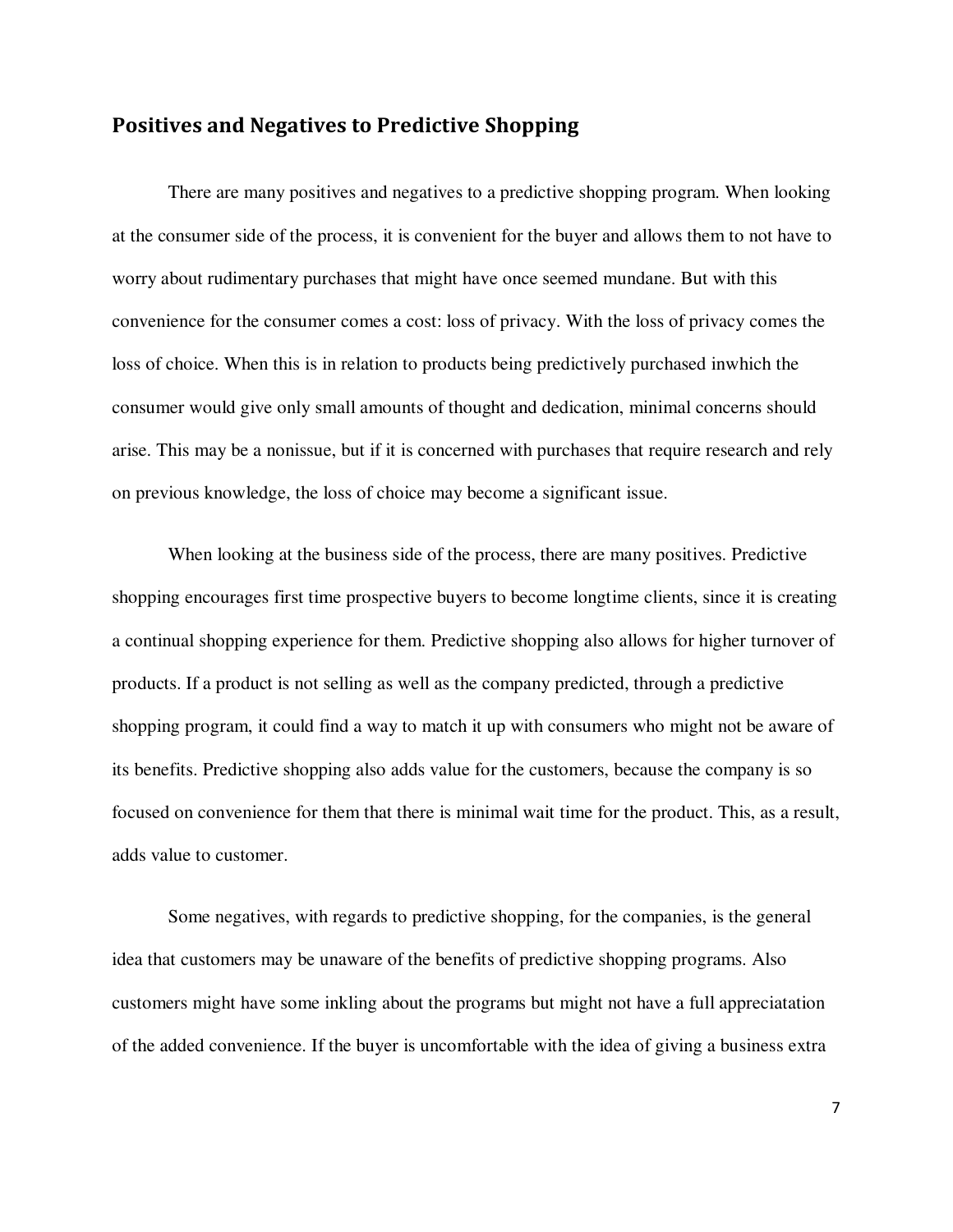power to control, track, and know information about them, they might not want to use their shopping programs and could consider shopping elsewhere (Selinger, 2014).

As predictive shopping is such a new concept, only a few researchers have studied it. The most prominent researcher is Cass Sunstein, who has published a few papers, articles and a book discussing his findings and interpretations.

#### **Cass Sunstein Interpretation**

The term predictive shopping was coined by Cass Sunstein, law professor at Harvard, when he wrote an article highlighting a study he had conducted on the subject (Sunstein, 2014). Sunstein conducted a nationwide survey to see how Americans felt about predictive shopping. Sunstein has discussed his findings in a variety of publications and has published an influential op-ed article in the New York Times in 2014 (Sunstein, 2014). That was the first exposure to the public of predictive shopping and opened the door to many questions that consumers want answered (Sunstein, 2014).

Some of the questions and results that Sunstein asked and found within his survey that influenced the survey that was given to the Bridgewater State University participants were as follows:

Suppose that over the years, your favorite online bookseller has compiled a great deal of information about your preferences. On the basis of a new algorithm, it thinks it knows what you will want to buy before you do. I asked, would you enroll in a program in which the seller sent you books that it knew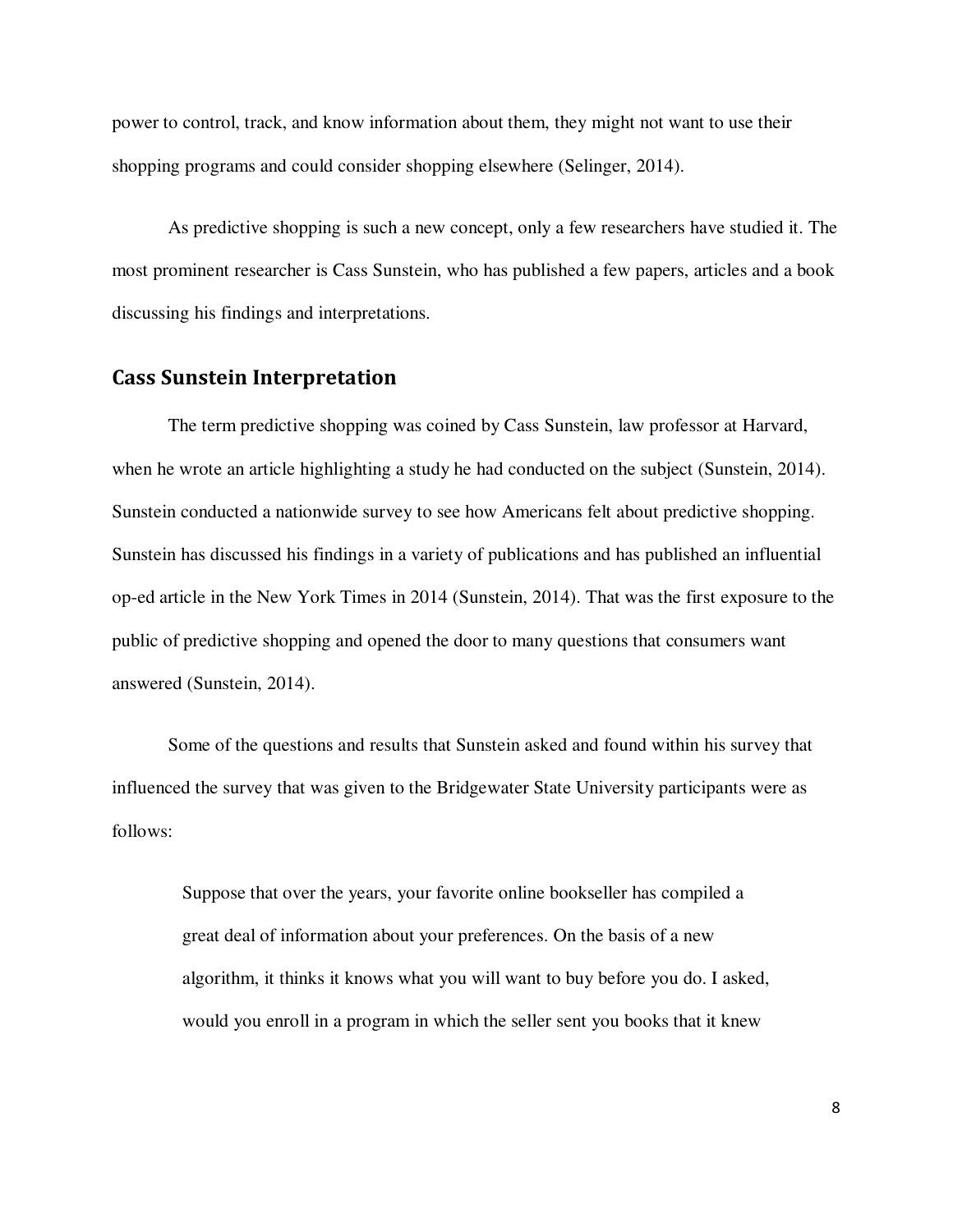you would purchase, and billed your credit card? Anyone could send the book back for a refund or just opt out of the program (Sunstein, 2014).

This question formulates the impression of a retail predictive shopping program with explicit consent. This demonstrates a high level of convenience and a high loss of choice and privacy. Forty-one percent said "yes", they were in fact in favor of such a program (Sunstein, 2014).

Would you approve or disapprove if the seller automatically, and without your explicit consent, enrolled you in a program in which it sent you books that it knew you would purchase, and billed your credit card (Sunstein 2014)?

This question formulates the impression of a retail predictive shopping program without explicit consent. This demonstrates a high level of convenience but an extreme high loss of choice and privacy. Twenty-nine percent said "yes", they were in fact in favor of such a program (Sunstein, 2014).

Imagine that [your] home came equipped with a monitor designed to "know" when such goods ran out. I asked, would you approve of a system in which the home monitor automatically, and *without* your explicit consent, bought goods for you and billed your credit card? As with the books, you could return the goods for a refund, or just opt out (Sunstein, 2014).

This question was asked to both the nationwide representation as well as the university sample. This question formulates the impression of a home monitoring system *without* consent.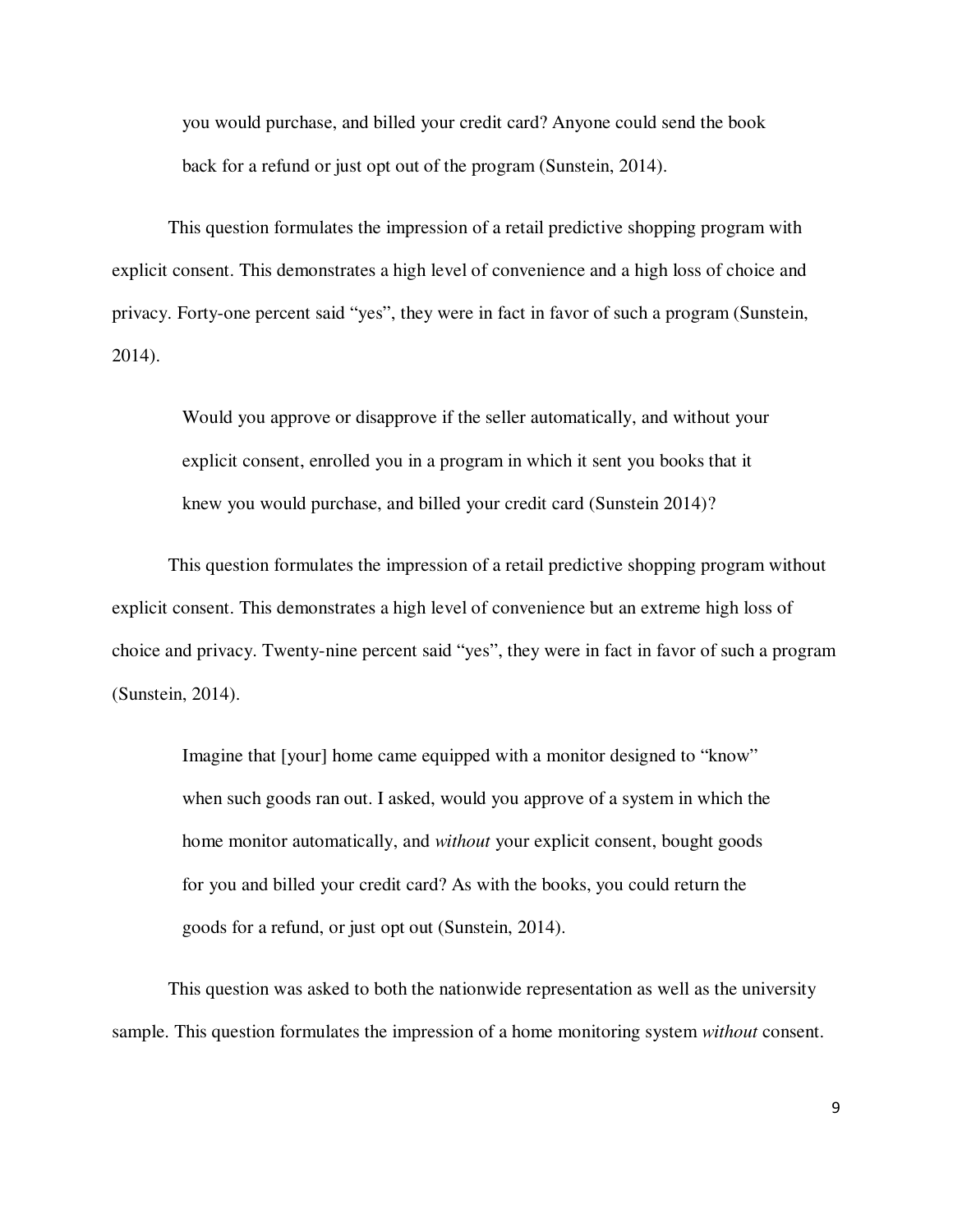This demonstrates a mid-level gain of convenience and choice but a high loss privacy. Sixty-nine percent said "yes", they were in fact in favor of such a program (Sunstein, 2014).

According to Sunstein, the basic issue of predictive shopping is consumer's choice and that convenience can overrule the selection process. It is more convenient for the buyer to have a system choose a product that satisfies their needs. Sunstein's research looks at how predictive shopping can take the effort of frivolous spending away from buyers, but still keep them satisfied. Sunstein argues that it relieves the redundancy of day-to-day or ordinary shopping. He uses this concept to understand if people are willing to sign up for a program that scientifically chooses for them (Sunstein, 2014).

Even though there may not be an extreme form of retail predictive shopping used today, there are many things that are in existence that work very closely to it in which companies are utilizing. Sunstein was able to sum up the instances in which customers would want predictive shopping software very well. In his book, *Choosing Not to Choose*, he wrote, "in such cases, sensible people might choose not to choose, because the default serves them perfectly well. It gives them what they want without requiring them to take annoying, unnecessary, or burdening steps to obtain it (Sunstein, 2015)". Sunstein asks whether this gives too much power to an industry, or if this is an option that people want. Are people willing to give up their choice to choose?

#### **Rebuttal and Concerns to Sunstein Interpretation**

Cass Sunstein is an academic researcher and the primary lead on predictive shopping research. Sunstein tends to have a positive outlook on the system and even though he has support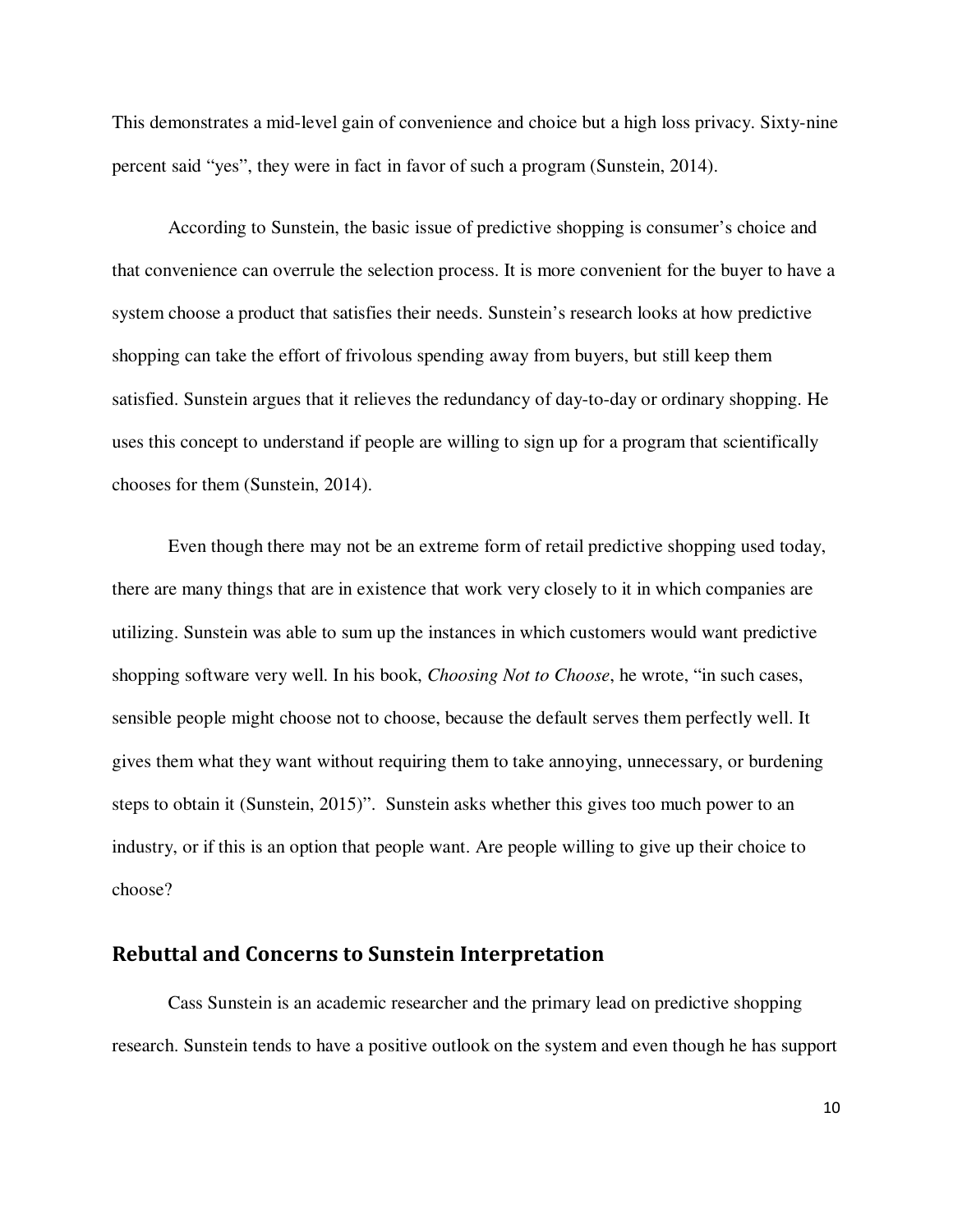from his analysis of his data, he shows some signs of bias towards his work. Sunstein drafted an article in February 2014 entitled, *Choosing Not to Choose*. He wrote, "For those who reject paternalism and who prize freedom of choice, active choosing has evident appeal (Sunstein, 2014)". It is important to understand how the rest of the scientific and business community feel about this issue. Sunstein acknowledges that the people who do not like to give up their right to decide prefer the choice of actively selecting what they want. Other investigators discuss their concerns about not actively choosing.

Other views look at Sunstein's work and bring up the drawbacks of predictive shopping. Researchers are concerned about the effects that predictive shopping will have on society in the future. Some feel that predictive shopping could potentially leave long-term consequences on the choices, or non-choices that Americans make. In contradiction to Sunstein, in an article published in Forbes Magazine, Evan Selinger,, discusses how predictive shopping will disrupt the lives of consumers and how basic human functions will be lost. He makes the argument:

Shopping lists for the grocery store may seem mundane and be a hassle to write. But they're not just about ensuring we have enough soap and toilet paper. Viewed as a *ritual* that involves *deliberation* and *self-guided action* (including writing or typing), they're a practice that pivots our consciousness beyond the present. Writing shopping lists ourselves and meeting the goals they outline by doing the shopping ourselves keep us sensitized us to the passing of time and our shifting place in it **(**Selinger, 2014).

Ritual, deliberation, and self-guided actions are among the words and phrases Selinger chooses, ironically, to describe everyday practices that will be lost if predictive shopping is in the forefront. Tasks that seem mundane will not occur once a systematic algorithm takes precedence.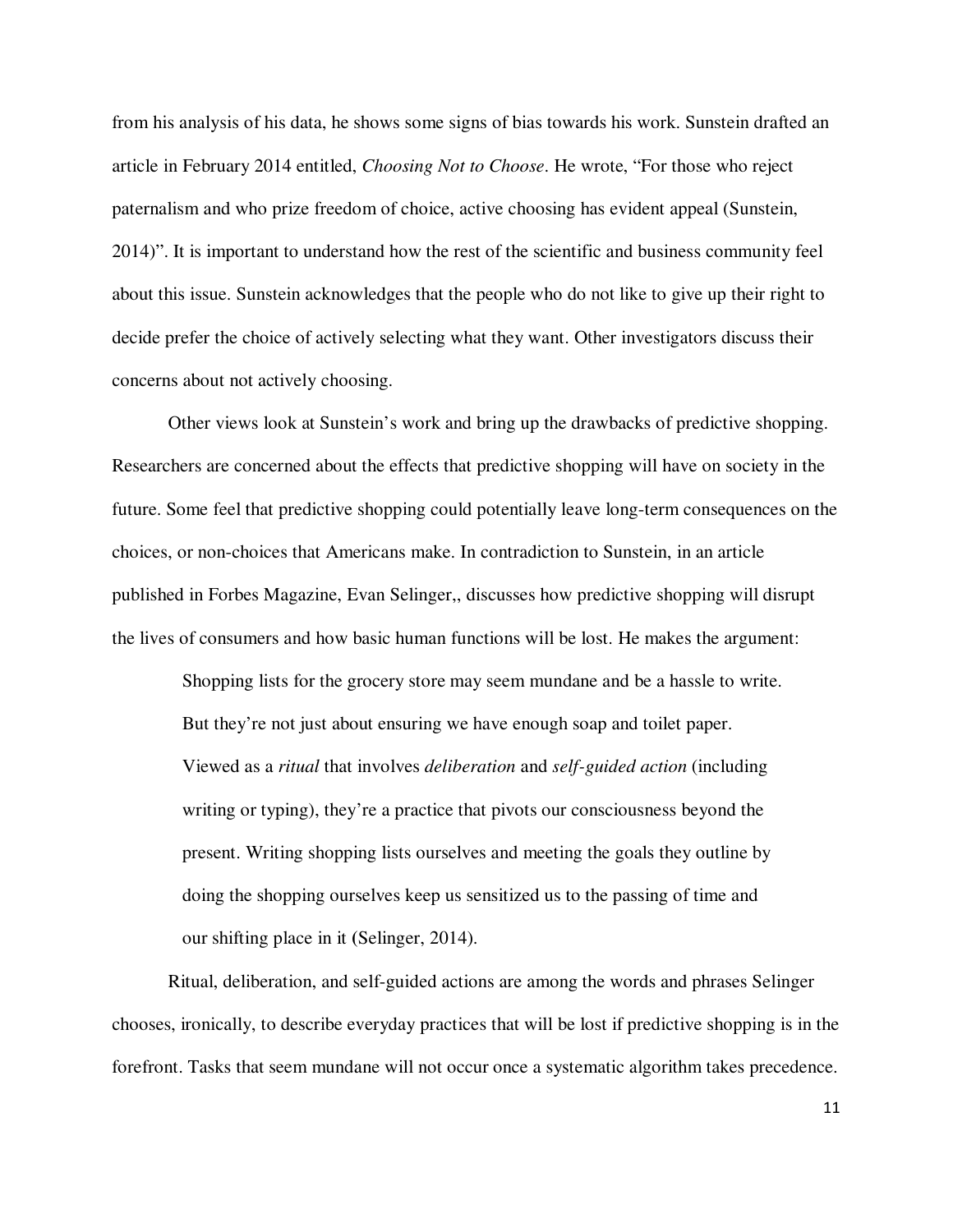If duties such as creating grocery lists become bothersome for consumers, he debates that other tasks could do the same. Simple tasks that are part of a daily routine will seem daunting and the initial meaning undervalued (Selinger, 2014). This follows the concept of a slippery slope argument. A slippery slope argument is a fallacy in which a snow ball effect occurs and small issues or concerns become larger and more complicated ones (Slippery slope, 2015). Predictive shopping starts with boring tasks, but before it is recognized, it gets extended into more important areas that once required an extensive thought process.

The overall idea of predictive analytics draws up some concern as well. The Commissioner of Canada wrote a report about predictive analytics and the security and privacy issues that arise from it. Predictive analytics chooses something before prospective consumers even realize they want it. Too much control could be given to a company and society could be losing their right to privacy to these database systems. Many people are not on board with predictive shopping and see the idea as creepy and unsettling (Office of Privacy, 2012). These individuals do not feel comfortable giving up so much power to a specific company.

Referencing George Orwell's novel, *1984,* it is the indication that Big Brother is watching you (Orwell, 1950). People, in general, have a fear of the unknown, of innovations, and new forms of intelligence. When new systems are introduced into everyday situations, many see it as ridiculous or unnecessary. They only look at the negatives they may create and not necessarily recognize the positives that can result.

#### **Predictive Shopping in Action**

Many industries have weighed the ideas brought up by both Sunstein and the other researchers and looked at the positive and negative effects of predictive shopping. Through this,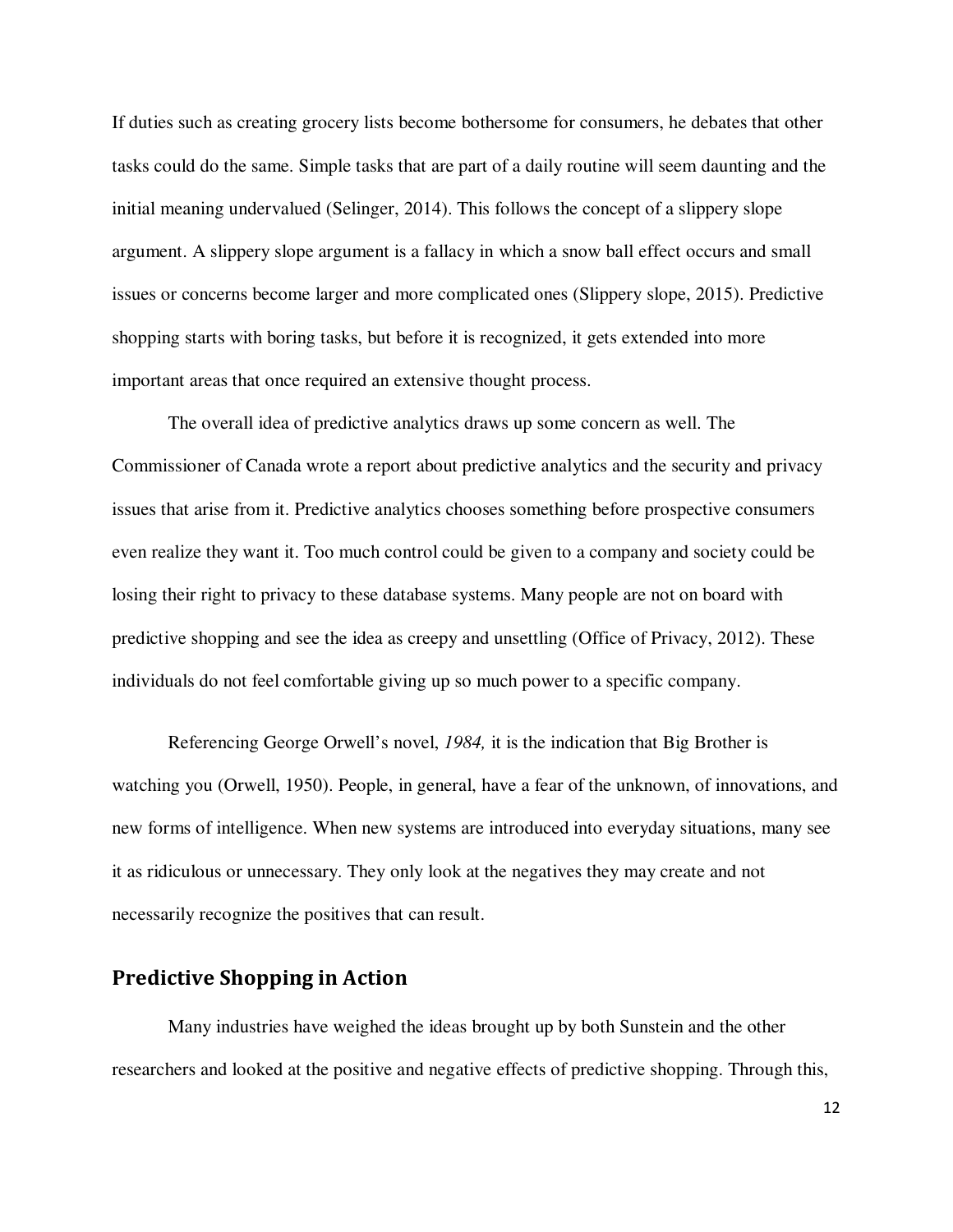the features of the different trends within predictive shopping are incorporated into their daily operations.

Companies that are utilizing such algorithms include Walmart, Amazon, along with other small startup companies (Sunstein, 2015). Walmart has created a mobile application that generates a list of items after analyzing the customer's usual products that they purchase. Walmart feels that the future is going to run on technology and consumers will want to shop simply by opening their phone. The company also believes that, "the best shopping list is the one you don't have to create, so that's what we are working on (Sunstein, 2015)". If they can create a list of items that the consumer wants and displays it on the home screen of the application page, it saves the customer time comparing items and searching for them. Along with Walmart, corporations like Amazon are doing something similar. Amazon allows customers to subscribe to periodic shipments of everyday consumer products. Amazon is not predictively choosing the products or delivery dates, but the consumer is indicating the choice upfront and making the general assumption that they will want that product in the future (Sunstein, 2015). Amazon has taken this subscription service a step further as of April 2015. They announced the creation of the Dash Button. The Dash Button is a service that allows Amazon Prime Members to simply press a button that can adhere or clip on their washing machines, hook in their pantries, etc. that automatically places an order for a consumer good once they realize they are running low. The button syncs with the customer's smart phone allowing, yet again, for technology to take the lead in retail shopping (Amazon, 2015).

The Dash Button is receiving unfavorable reviews from some reporters. The New Yorker posted an article shortly after its commercial launch discussing the fear that many have with this innovative solution. Like the researchers that worry about Sunstein's work and feel that his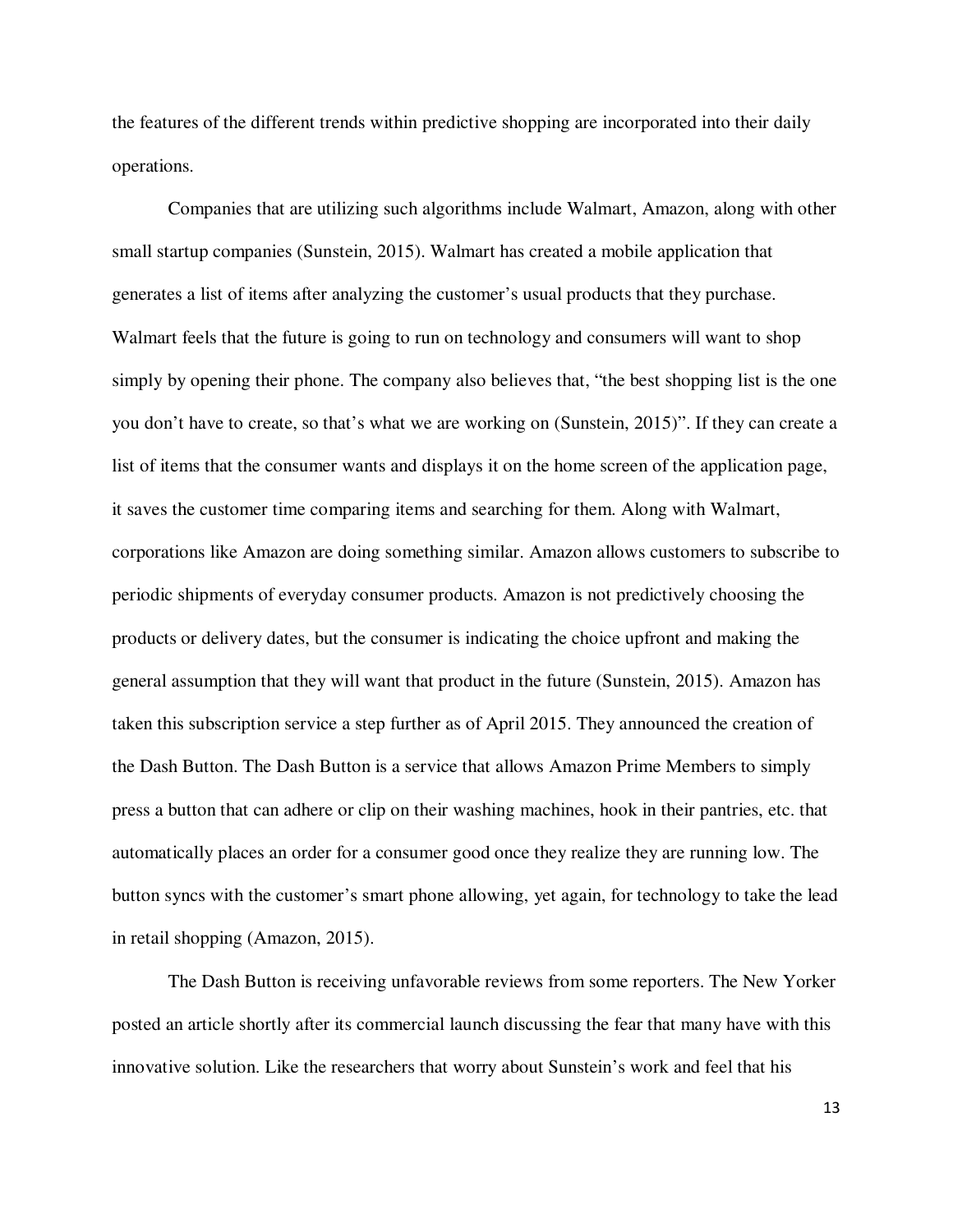research is too swayed in one direction, people feel that the Dash Button is too aggressive. They feel that it treats its users like an experiment; push a button, get rewarded. The fear of giving up the choice to shop and compare worries many (Crouch, 2015).

Even with this backlash from the press, companies like Amazon are slowly, but gradually, moving into successful predictive shopping programs. First they started with the simplicity of allowing their customers to sign up to receive goods on a set schedule. Now Amazon is permitting them to press a button to receive products right when they want them (Amazon, 2015). From here, they could create an algorithm to record and track how often the Prime Members are pressing the button to eventually eliminate the button all together. An explanation could be given to the buyer letting them know that they no longer need to order a specific product because a database can alert the company through predictive analytics. They will receive that product, potentially, before they realize they even needed it; or parallel to the time they would ordinarily press the Dash Button. It is only a matter of time until a full-fledged operating predictive shopping program is put in place.

#### **Purpose and Significance**

 The purpose and significance of this research is to answer the question, how do college students feel about predictive shopping, what do they think of it, and are they in favor of such a program? Predictive shopping, in general, allows the consumer to enjoy a more convenient shopping experience. Predictive shopping allows shoppers to abstain from redundant purchases and gives consumers the freedom to value their time. Purchasers may spend their freedom how they wish instead of using valuable time for routine shopping. Choosing not to choose may force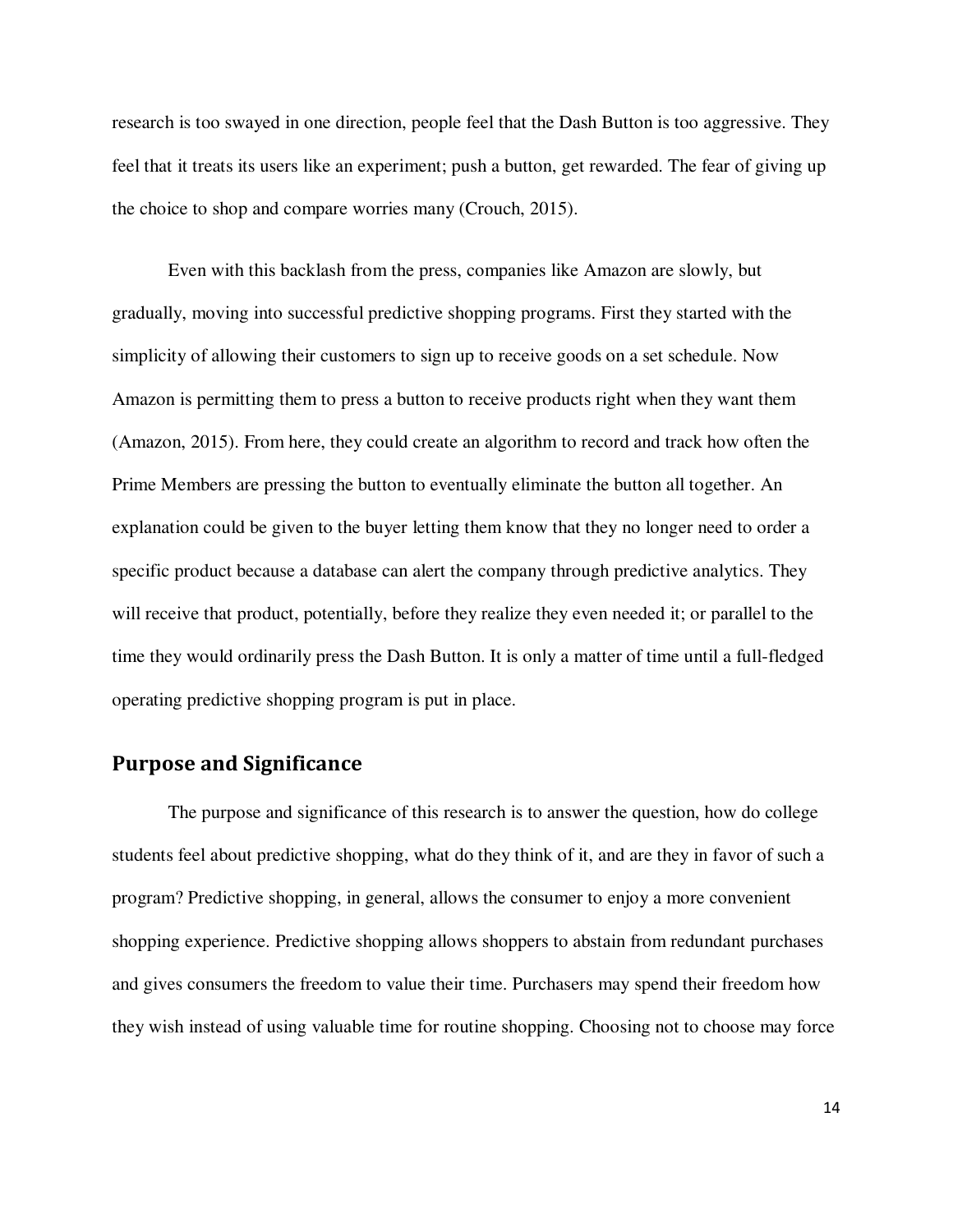the consumer to neglect the choice of a product, but gives them the liberty to choose how they want to spend the extra time they gain by predictive shopping.

**\_\_\_\_\_\_\_\_\_\_\_\_\_\_\_\_\_\_\_\_\_\_\_\_\_\_\_\_\_\_\_\_\_\_\_\_\_\_\_\_\_\_\_\_\_\_\_\_\_\_\_\_\_\_\_\_\_\_\_\_\_\_\_\_\_\_\_\_\_\_\_\_\_\_\_\_\_\_**

#### **Methods**

#### **Procedure**

 A survey of twenty questions was formatted and sent to the University Institutional Review Board where it was approved to be distributed on campus. Some of the predictive shopping questions that were used came directly from Cass Sunstein's survey. This was done in order to make thorough comparisons between his research and the results of this study. The rest of the predictive shopping and demographic questions were generated in order to get an improved understanding of the sample participating. Participants were handed a blank survey with the multiple-choice questions. They were asked verbally for permission to record their answers with the understanding that their information would be protected and identification remain anonymous. If any students did not wish to complete the survey, the investigator directed said individuals to pass in a blank survey to ensure their identity remained private.

 Once the students completed the survey, the results were collected, numbered, and stored in a safe area (see figure 2). The survey instrument can be found in the appendix at the end of report. The information was saved in a database created in Excel and each question and possible answer was given a numerical value in order to create a unique code for each one.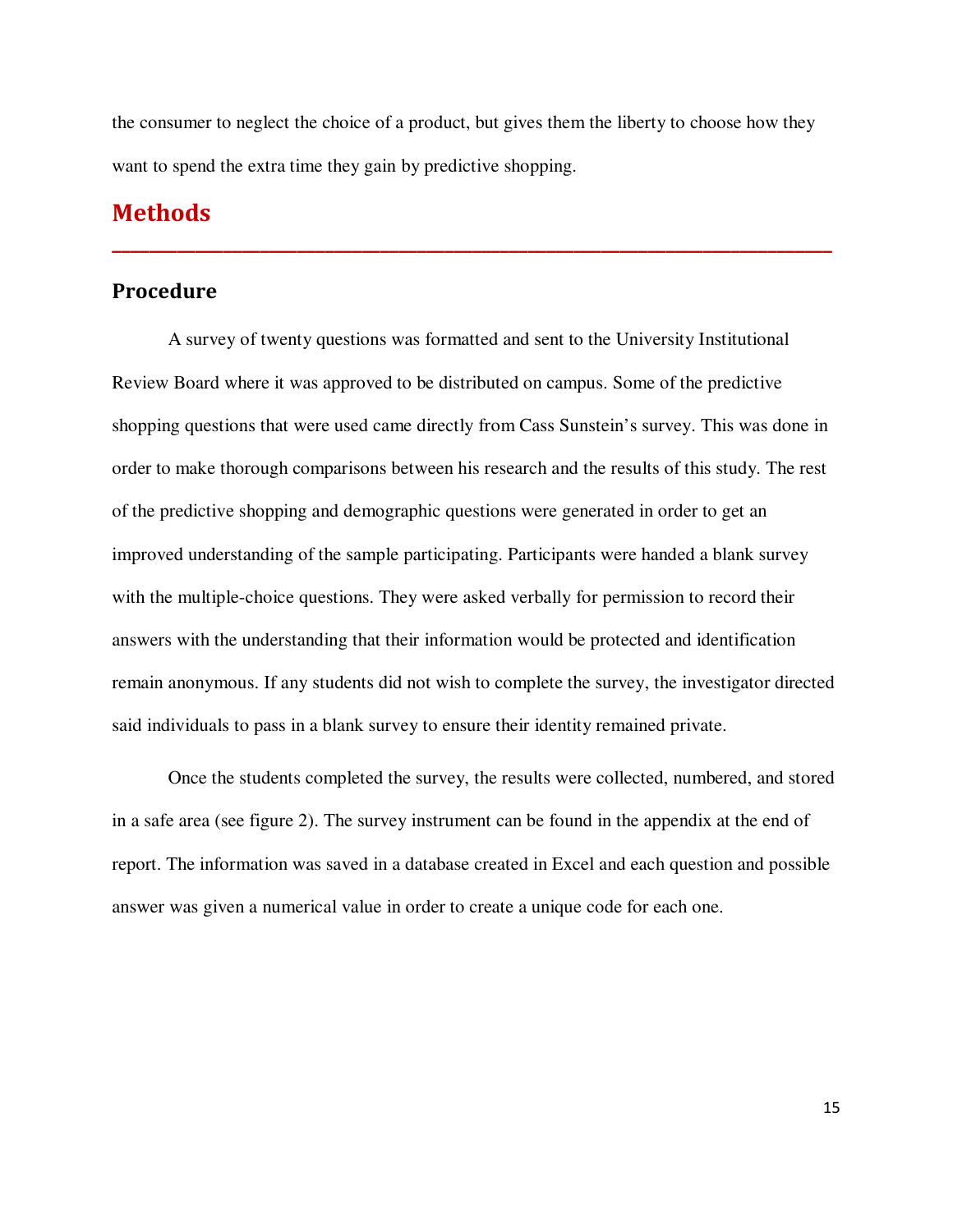| Figure |  |
|--------|--|
|--------|--|

|    | A            | B                   | $\mathsf{C}$ | D              | E.                      | F              | G              | H              |                                 |              | K.                                   |                  | M            | N              | $\circ$        | P            |
|----|--------------|---------------------|--------------|----------------|-------------------------|----------------|----------------|----------------|---------------------------------|--------------|--------------------------------------|------------------|--------------|----------------|----------------|--------------|
|    |              | <b>DEMOGRAPHICS</b> |              |                |                         |                |                |                |                                 |              | <b>PREDICTIVE SHOPPING QUESTIONS</b> |                  |              |                |                |              |
|    |              |                     |              |                |                         |                |                |                |                                 |              |                                      |                  | <b>QUEST</b> |                |                |              |
|    | Survey ID #  | <b>QUEST 1</b>      |              |                | QUEST 2 QUEST 3 QUEST 4 |                |                |                | QUEST 5 QUEST 6 QUEST 7 QUEST 8 | <b>MAJOR</b> |                                      | QUEST 9 QUEST 10 | $11 - 1$     |                | 11-2 11-3 11-4 |              |
|    |              | 5                   |              |                |                         | $\overline{2}$ |                | 1              | $\overline{2}$                  | $\Omega$     | $\overline{2}$                       | $\mathfrak{p}$   | $\Omega$     | $\Omega$       | $\Omega$       | 0            |
|    | $\mathbf{2}$ | 5                   | $\mathbf{1}$ | $\overline{2}$ | $\overline{2}$          | $\overline{2}$ | 6              | $\mathbf{1}$   | $\overline{3}$                  | $\mathbf{0}$ | $\overline{2}$                       | $\mathbf{1}$     | $\mathbf{1}$ | 2              | $\mathbf{0}$   |              |
|    | з            | ς                   | 1.           | $\mathbf{1}$   | 1                       | $\overline{2}$ | $\overline{7}$ | $\mathbf{1}$   |                                 | $\mathbf{0}$ | $\overline{2}$                       | 1                | 1            | $\overline{2}$ | $\mathbf{0}$   |              |
|    | 4            | 5                   | $\mathbf{1}$ | $\overline{2}$ | $\overline{2}$          | 3              | 5              | $\overline{2}$ | 6                               | $\mathbf{0}$ | $\overline{2}$                       | $\mathbf{1}$     | $\mathbf{0}$ |                | $\Omega$       | $\Omega$     |
|    | 5            |                     | 1.           | $\overline{2}$ | $\overline{2}$          | $\overline{2}$ | 1              | 1              | 3                               | $\Omega$     | $\overline{2}$                       | $\overline{2}$   | $\mathbf 0$  | $\mathbf{0}$   | $\Omega$       |              |
| 8  | 6            | 5                   | $\mathbf{1}$ | $\overline{2}$ | $\mathbf{1}$            | $\overline{2}$ | 6              | $\mathbf{1}$   | $\overline{2}$                  | $\mathbf{0}$ | $\overline{2}$                       | $\overline{2}$   | $\mathbf{0}$ | $\Omega$       | $\Omega$       | <sup>n</sup> |
|    | 7            |                     | 1            | $\overline{2}$ | 3                       | $\overline{2}$ | 6              | $\mathbf{1}$   | $\overline{2}$                  | $\Omega$     | $\overline{2}$                       | $\overline{2}$   | $\mathbf 0$  | $\Omega$       | $\mathbf 0$    |              |
| 10 | 8            | 5                   | $\mathbf{1}$ | $\overline{2}$ | $\overline{2}$          | $\overline{2}$ | $\overline{7}$ | $\mathbf{1}$   | $\mathbf{1}$                    | $\mathbf{0}$ | $\overline{2}$                       | $\mathbf{1}$     | $\mathbf{0}$ | $\mathbf{0}$   | $\mathbf{0}$   | $\Omega$     |
| 11 | 9            |                     | 1.           | $\overline{2}$ | $\overline{2}$          | $\overline{2}$ | $\mathbf{1}$   | 1              |                                 | $\Omega$     | $\overline{2}$                       | 1                | $\mathbf 0$  | $\Omega$       | $\mathbf{0}$   |              |
| 12 | 10           | 5                   | $\mathbf{1}$ | $\overline{2}$ | $\overline{2}$          | $\overline{2}$ | $\mathbf{1}$   | $\mathbf{1}$   | $\mathbf{1}$                    | $\mathbf{0}$ | $\overline{2}$                       | $\overline{1}$   | $\mathbf{0}$ | $\mathbf{0}$   | $\mathbf{0}$   | 0            |
| 13 | 11           |                     |              | $\mathcal{P}$  | 1                       |                | 1              | $\mathbf{1}$   |                                 | $\Omega$     | $\overline{2}$                       | $\overline{2}$   | $\mathbf{O}$ | $\Omega$       | $\Omega$       |              |
| 14 | 12           | 5.                  | $\mathbf{1}$ | $\mathbf{1}$   | $\mathbf{1}$            | $\overline{2}$ | $\overline{7}$ | $\mathbf{1}$   | $\overline{a}$                  | $\Omega$     | $\overline{2}$                       | $\mathbf{1}$     | $\Omega$     | $\mathbf{0}$   | $\Omega$       | $\mathbf{0}$ |
| 15 | 13           |                     |              | $\overline{2}$ | 1                       | $\overline{a}$ | Δ              | 1              |                                 | $\Omega$     | $\overline{2}$                       | 1                | $\Omega$     | $\Omega$       | 3              |              |
| 16 | 14           | 5.                  | $\mathbf{1}$ | $\overline{2}$ | $\overline{2}$          | $\overline{2}$ | 7              | $\mathbf{1}$   | $\overline{3}$                  | $\Omega$     | $\overline{2}$                       | $\mathbf{1}$     | $\Omega$     | $\overline{2}$ | 3              | <sup>n</sup> |
| 17 | 15           |                     |              | 1              | $\overline{2}$          | $\overline{2}$ | $\overline{2}$ | $\overline{2}$ | 6                               | $\Omega$     | 1                                    | 1                | 1            | $\overline{2}$ | 3              | 4            |
| 18 | 16           | 5.                  | $\mathbf{1}$ | $\overline{2}$ | $\overline{2}$          | $\overline{2}$ | $\overline{a}$ | $\mathbf{1}$   | $\overline{2}$                  | $\mathbf{0}$ | $\overline{2}$                       | $\overline{2}$   | $\mathbf{0}$ | $\Omega$       | $\Omega$       | $\Omega$     |
| 19 | 17           | к                   | 1.           | $\mathbf{1}$   | $\mathbf{1}$            | $\overline{2}$ | $\mathbf{1}$   | $\overline{2}$ | 6                               | $\mathbf 0$  | $\mathbf{1}$                         | 1                | $\mathbf 0$  | $\overline{2}$ | $\mathbf 0$    | 4            |
| 20 | 18           | 5                   | 1            | $\overline{2}$ | $\mathbf{1}$            | $\overline{2}$ | $\overline{7}$ | $\overline{2}$ | 6                               | $\mathbf{0}$ | $\mathbf{1}$                         |                  | $\mathbf{1}$ |                | $\mathbf{0}$   | $\Omega$     |
| 21 | 19           | R                   |              |                | $\mathcal{P}$           | $\mathcal{P}$  | $\overline{2}$ | 1              |                                 | $\Omega$     | $\overline{2}$                       | 4                | $\Omega$     | $\mathfrak{p}$ |                |              |

The last two questions on each survey allowed the students to leave an email to receive further information, thirty participants did so. They also had the opportunity to leave comments or notes that they felt would benefit the researcher. After the creation of the database, analysis of each column [question] was completed. General analysis and percentages were used to understand the attitudes towards predictive shopping. Once the general analysis was completed a more extensive analysis was performed. Comparisons were made between each question. These numbers were calculated by sorting the questions that were deemed important then examined the data within. The questions that were deemed important were the questions that considered the trends within predictive shopping programs, gender, and then deciding if the product mattered.

This was done in a two-step process. The first step was looking at general trends of the entire sample. The second step was evaluating how those trends differed by demographic. The purpose of this analysis was to see any differences among segments of the sample and how they felt about the different forms of predictive shopping.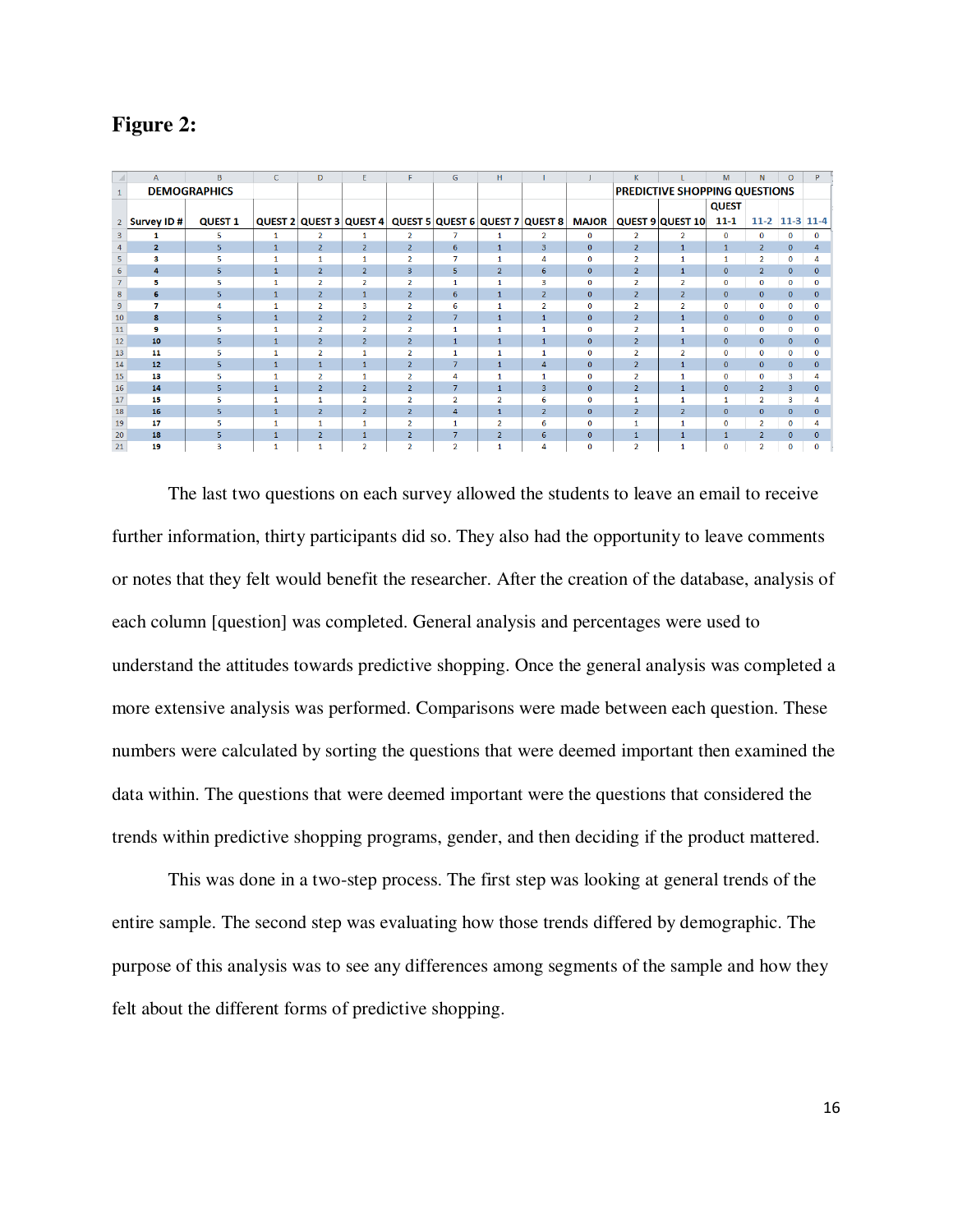#### **Participants**

A total of 125 students, 65 males, 59 females and 1 student who identified as "other", from Bridgewater State University participated in this study. The researchers were allowed access to a selection of classrooms where students were asked to participate in a survey at the conclusion of the class period. Participants were asked to participate and identities were left anonymously, unless they chose to leave an email to receive a report of the results. All 125 students understood that they might not directly benefit from the findings but their answers would aid in understanding predictive shopping in society. See Table 1-7 for participant demographics.

#### **Table 1**

*Ethnicity:* 

| <b>African American</b> | $8.8\%$ | <b>Pacific Islander</b> | $<$ 1 $\%$ |
|-------------------------|---------|-------------------------|------------|
| Asian                   | $.6\%$  | <b>White</b>            | 79.2%      |
| <b>Hispanic</b>         | $3.2\%$ | <b>Other</b>            | 6.4%       |

| Residence: |
|------------|
|------------|

| <b>Resident on Campus</b> | 36% |
|---------------------------|-----|
| <b>Commuter of Campus</b> | 64% |

#### **Table 2 Table 3**

E*mployment other than student:* 

| Y es | 89.5% |
|------|-------|
|      | 10.5% |

#### **Table 4**

*Age (in years)*:

| $\leq 18$ | $0\%$     |
|-----------|-----------|
| 18-24     | 84%       |
| $25 - 34$ | 10.4%     |
| $35 - 44$ | 4.8%      |
| 45-54     | $\leq$ 1% |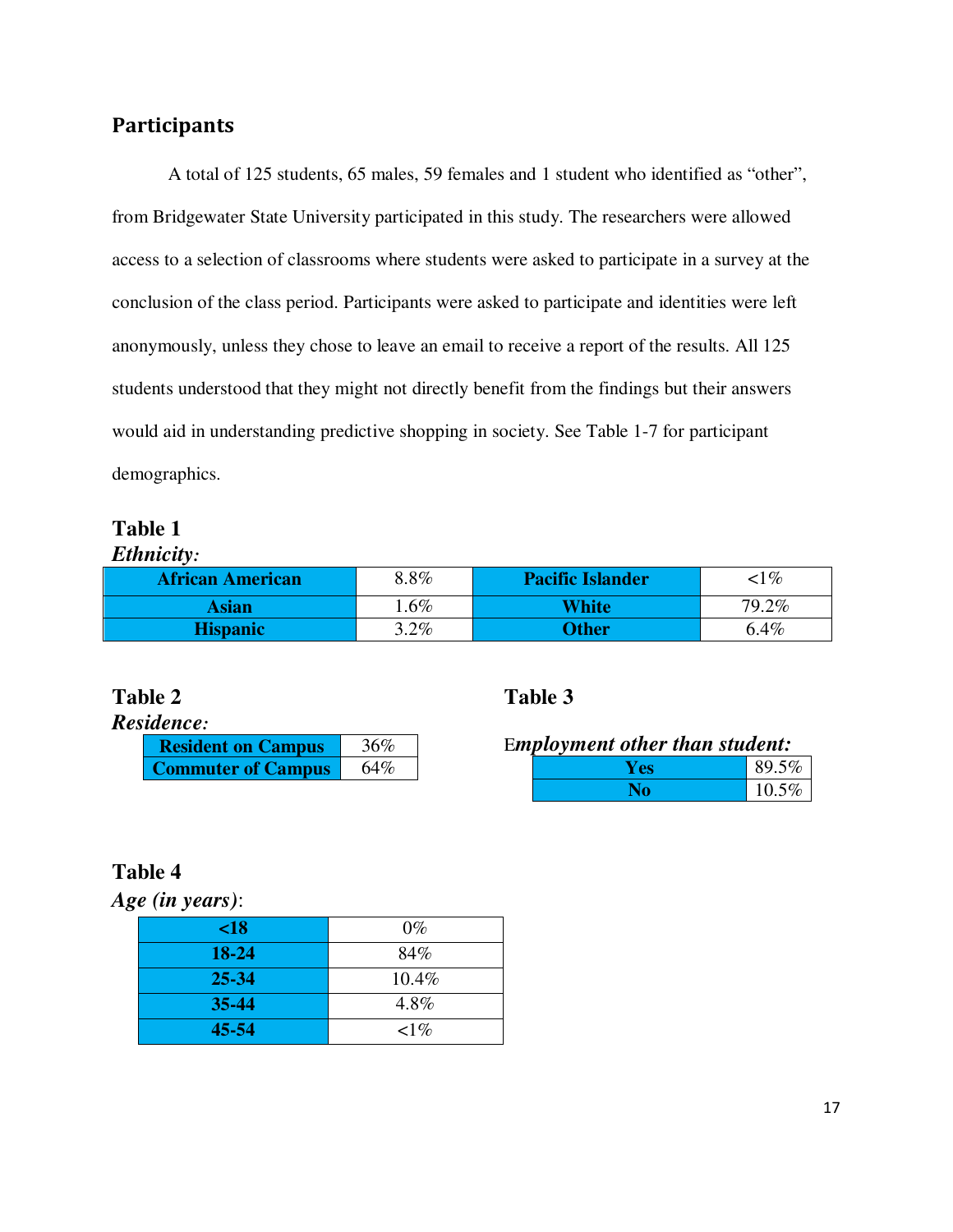#### **Table 5**

| $<$ \$25,000      | 20.8%   | \$75,000-\$99,999           | $9.6\%$ |  |  |  |  |
|-------------------|---------|-----------------------------|---------|--|--|--|--|
| \$25,000-\$34,999 | $7.2\%$ | > \$100,000                 | 17.6%   |  |  |  |  |
| \$35,000-\$49,999 | 7.2%    | <b>Not sure</b>             | 21.6%   |  |  |  |  |
| \$50,000-\$74,999 | $9.6\%$ | <b>Prefer not to answer</b> | $6.4\%$ |  |  |  |  |

*Total household income before taxes during the past 12 months:* 

| Table 6       |       |  | Table 7                |          |              |       |  |  |
|---------------|-------|--|------------------------|----------|--------------|-------|--|--|
| <b>Gender</b> |       |  | Hours per week worked: |          |              |       |  |  |
| <b>Male</b>   | 52%   |  | $>35$                  | $19.2\%$ | $5 - 15$     | 20%   |  |  |
| <b>Female</b> | 47%   |  | 25-35                  | 16.8%    |              | 2.4%  |  |  |
| Other/        | $1\%$ |  | $15 - 25$              | 28.8%    | Not employed | 12.8% |  |  |

The majority of the students in the sample were between the ages of eighteen and twenty four years and from middle-class families. A majority of the participants held employed positions outside of being a student, and about one third of the sample commuted to school instead of residing in campus housing.

**\_\_\_\_\_\_\_\_\_\_\_\_\_\_\_\_\_\_\_\_\_\_\_\_\_\_\_\_\_\_\_\_\_\_\_\_\_\_\_\_\_\_\_\_\_\_\_\_\_\_\_\_\_\_\_\_\_\_\_\_\_\_\_\_\_\_\_\_\_\_\_\_\_\_\_\_\_\_**

#### **Results**

#### **Total Sample Predictive Shopping Results**

After surveying the 125 student sample the following was established from the demographic and predictive shopping questions.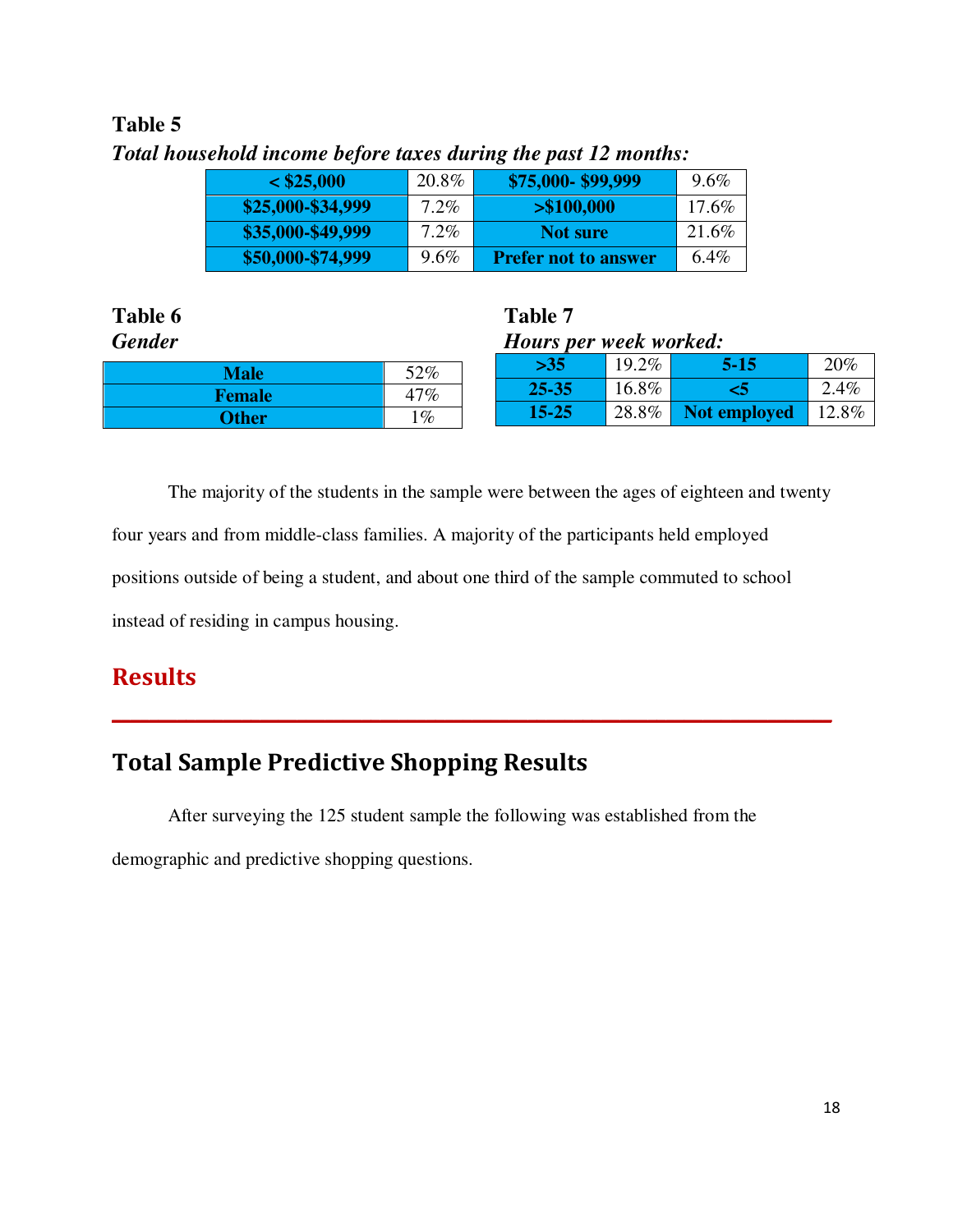#### **Figure 3**



Examining the most severe form of predictive shopping, where a retailer enrolls consumers in a program, sent them items that they knew the consumer would purchase, and then bill their credit card, 17.7% of the whole sample approved when giving explicit consent (see Figure 3). When considering enrollment without explicit consent, 3.2% of the whole sample approved of the algorithm. The majority in both cases, with and without consent, disapproved of a predictive shopping program when it dealt with items being suggested to them.

#### **Figure 4**

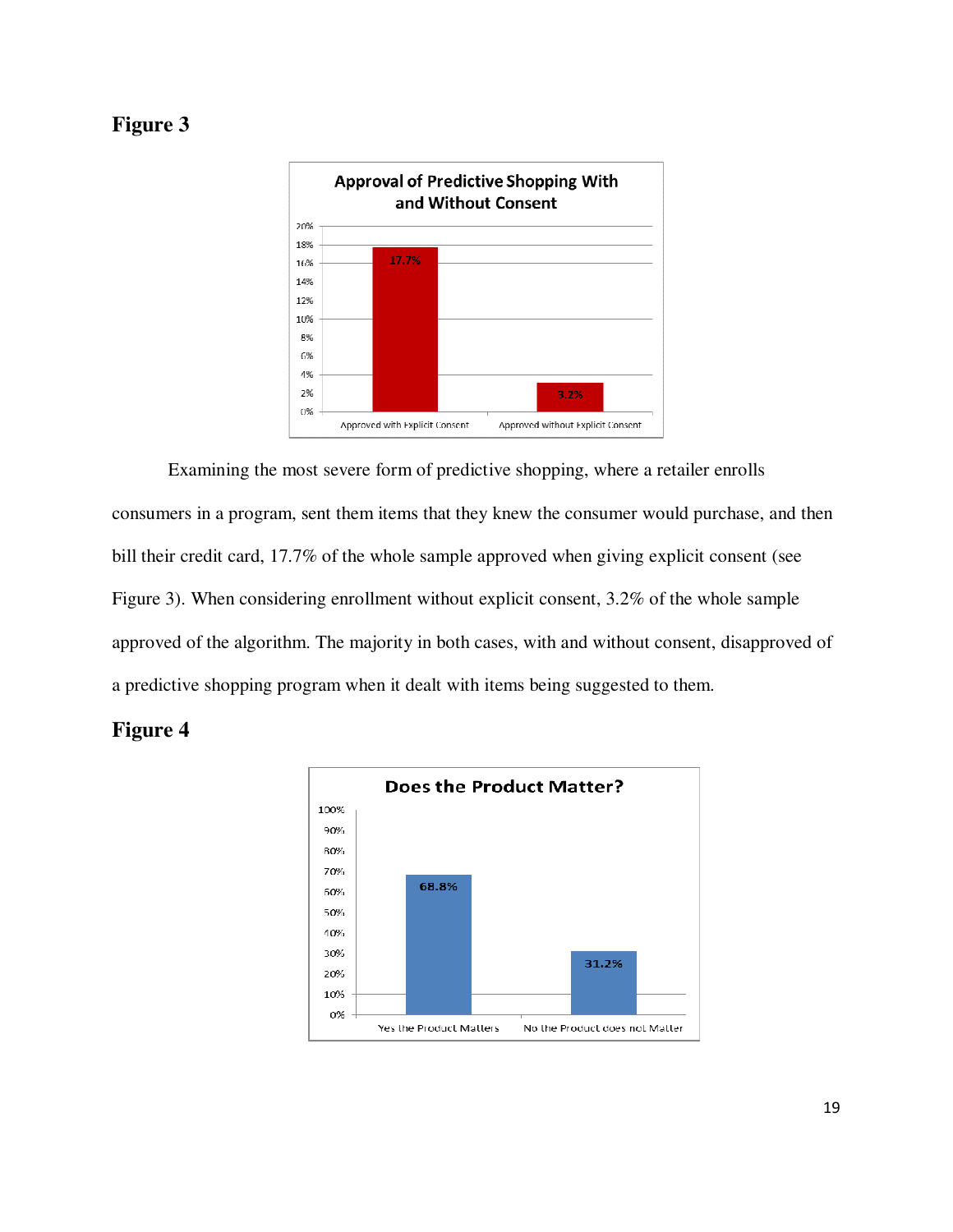When considering if the product mattered when enrolling into a type of predictive shopping program, figure 4 demonstrates that, 68.8% of the whole sample said yes, that it did in fact matter the type of product or service being sold to them when enrolling into a predictive shopping program. The whole sample, even those who did not approve of a retail predictive shopping program, felt that the type of product was still important. The participants chose from a list of services and goods that they felt would most likely serve their needs if they were involved in a predictive shopping program.

#### **Figure 5**



Figure 5 highlights the choices for a product or service that would be most popular in a retail predictive shopping program. The list was generated by considering frequent categories or items listed on online shopping sites such as Groupon and Amazon. The top choice chosen was apparel, with about 21% of the sample in favor of it. Closely following are electronics and music at 20%. With respects to offering a service like mowing services and personal massage, the sample rated them the least favorable.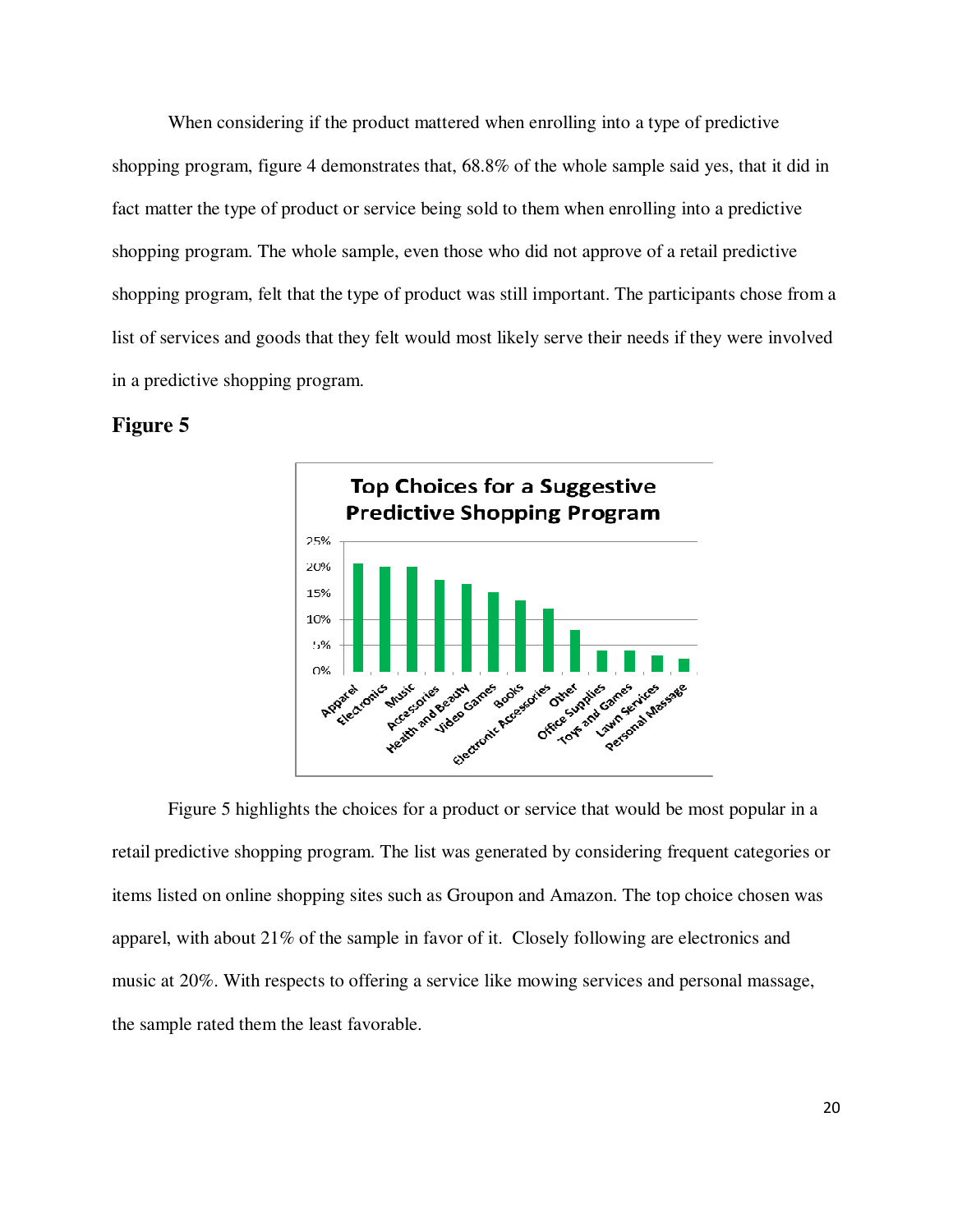#### **Figure 6**



In figure 6 it can be seen that 77.6% of the whole sample approved of a home monitoring system, within predictive shopping, that was designed to monitor and know when certain goods ran out, and did so with explicit consent from the buyer. 19.4% approved of this home monitoring system even without giving explicit consent from the retailer. The majority of the sample felt that consent was vital when enrolling in a home monitoring system.

#### **Figure 7**



As seen in figure 7 the majority of the sample does not usually choose the items that are suggested to them on the bottom of a sales receipt or in the suggested items section on the side panel on a website. Still, about 22% do consider and will purchase the items that are generated for them.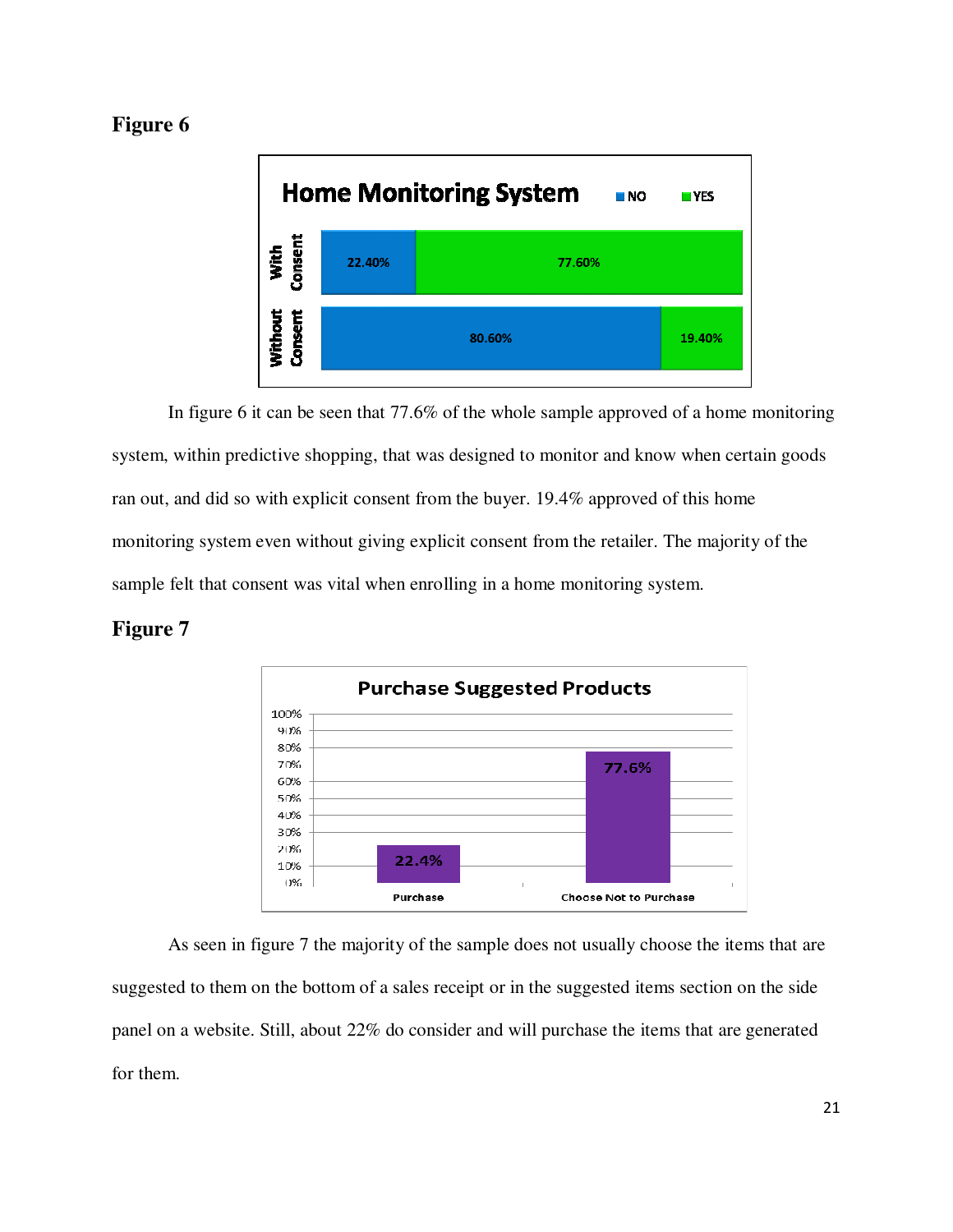#### **Impact of Demographic Variables on Results**

#### **Gender**

With the consideration of gender the following was established: Males are about 2% more likely than females to approve of a retail predictive shopping program. The majority of males and females still disapprove of predictive shopping (see Figure 8).





#### **Retail Predictive Shopping with Consent**

With consideration to question 9, it was established that about 95% of individuals who approved of a retail predictive shopping program with direct consent felt that the product or service being offered was important and also approved of a home monitoring system that monitored and was designed to know when certain goods ran out, and did so with explicit consent from the buyer. Of the participants who approved of this program, 50% of these individuals also considered enrolling into a home monitoring system that did not explicitly ask them for consent.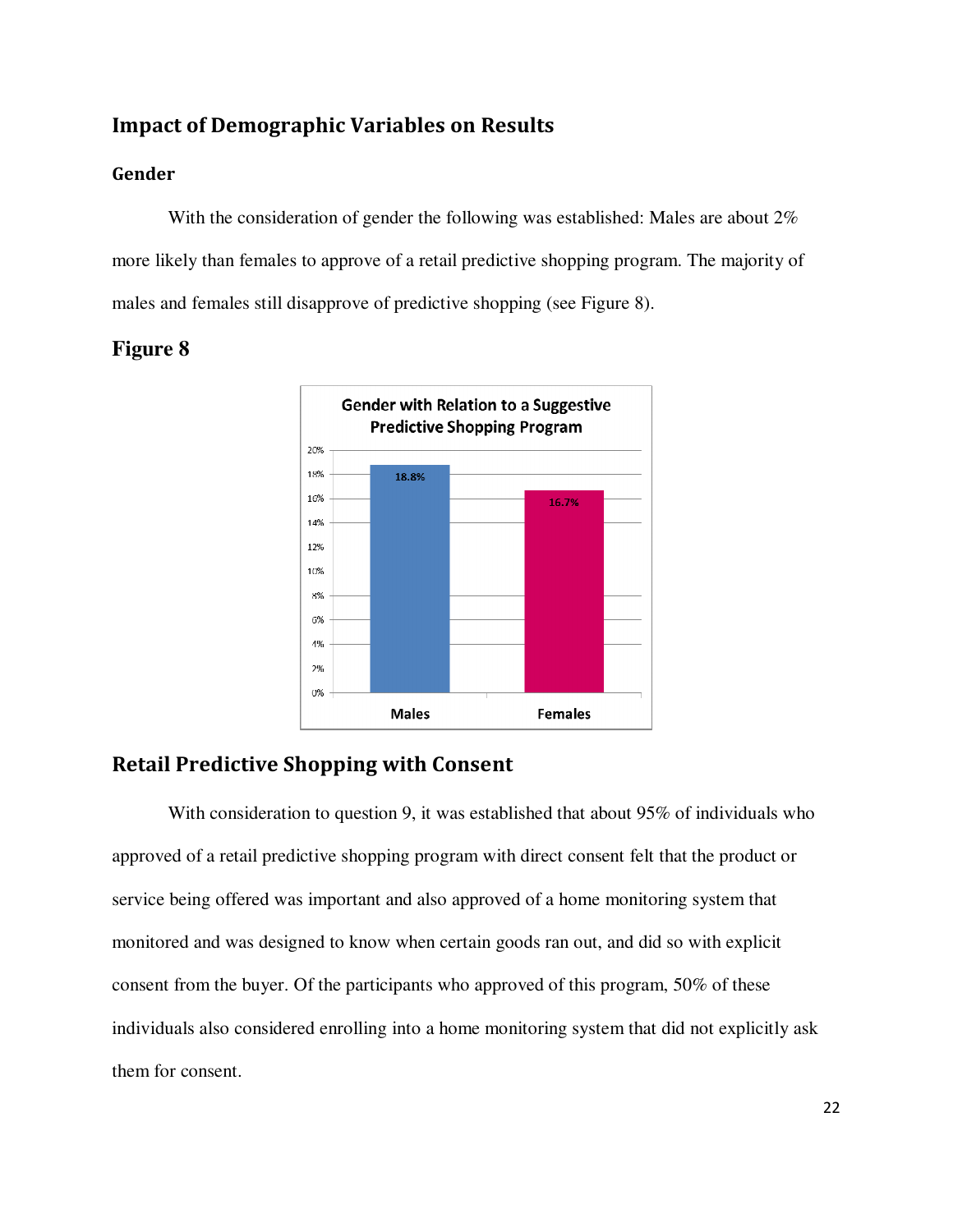Figure 8 also shows that about  $41\%$  of individuals who approved of a retail predictive shopping program with direct consent tend to shop in-store rather than catalog or online.

More than 50% of the participants who approved this program tend to purchase the products that are suggested to them from the side panel on an online shopping site or at the bottom of a printed receipt (see figure 9).

#### **Figure 9**



#### **Home Monitoring System** *Without* **Consent**

With consideration to question 13, it was established that 100% of individuals approved of a home monitoring system that monitored and designed to know when certain goods ran out, and did so without explicit consent from the buyer approved of a system in which the home monitor automatically, and with their explicit consent. About 92% of these individuals felt that the product they were purchasing did matter when enrolling into a home monitoring system *without* asking consent first.

Of this sample, 54.2% of individuals approved of a home monitoring system that monitored and was designed to know when certain goods ran out, and did so without explicit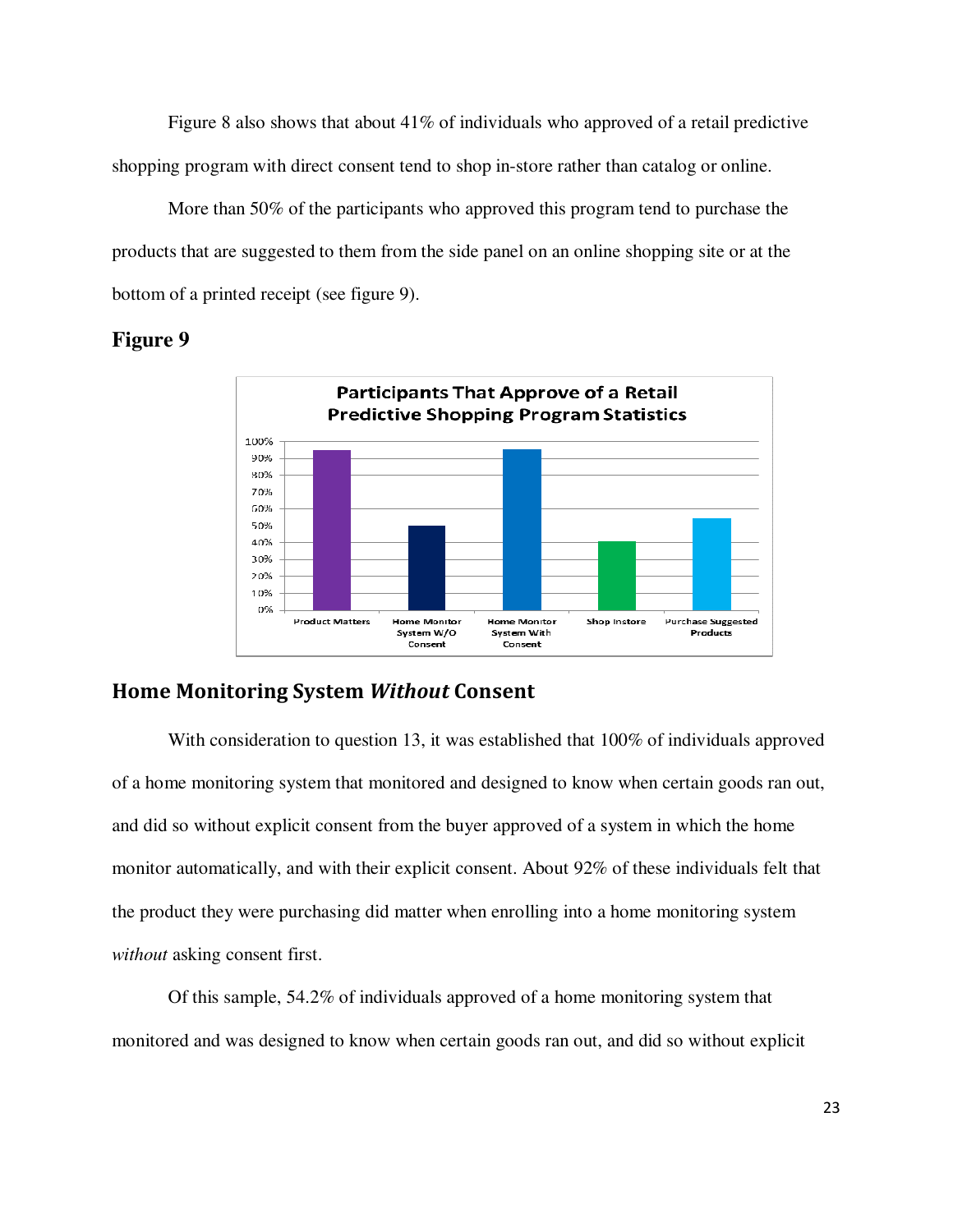consent from the buyer tend to purchase the products that are suggested to them from the side panel on a online shopping site or at the bottom of a printed receipt.

About 37.5% of individuals approved of a home monitoring system that monitored and was designed to know when certain goods ran out, and did so *without* explicit consent from the buyer tends to shop in-store rather than catalog or online (see figure 10).



#### **Figure 10**

#### **Home Monitoring System** *With* **Consent**

With consideration to question 14, it was established that about 69% of individuals approved of a home monitoring system that monitored and was designed to know when certain goods ran out, and did so *with* explicit consent agreed that it did matter the type of products or services that are being sold when enrolling into a predictive shopping program.

Of this sample about 25% of individuals approved of a home monitoring system that monitored and knew when certain goods ran out, and did so *with* explicit consent approved of a system in which the home monitor automatically, and without their explicit consent purchased products for them.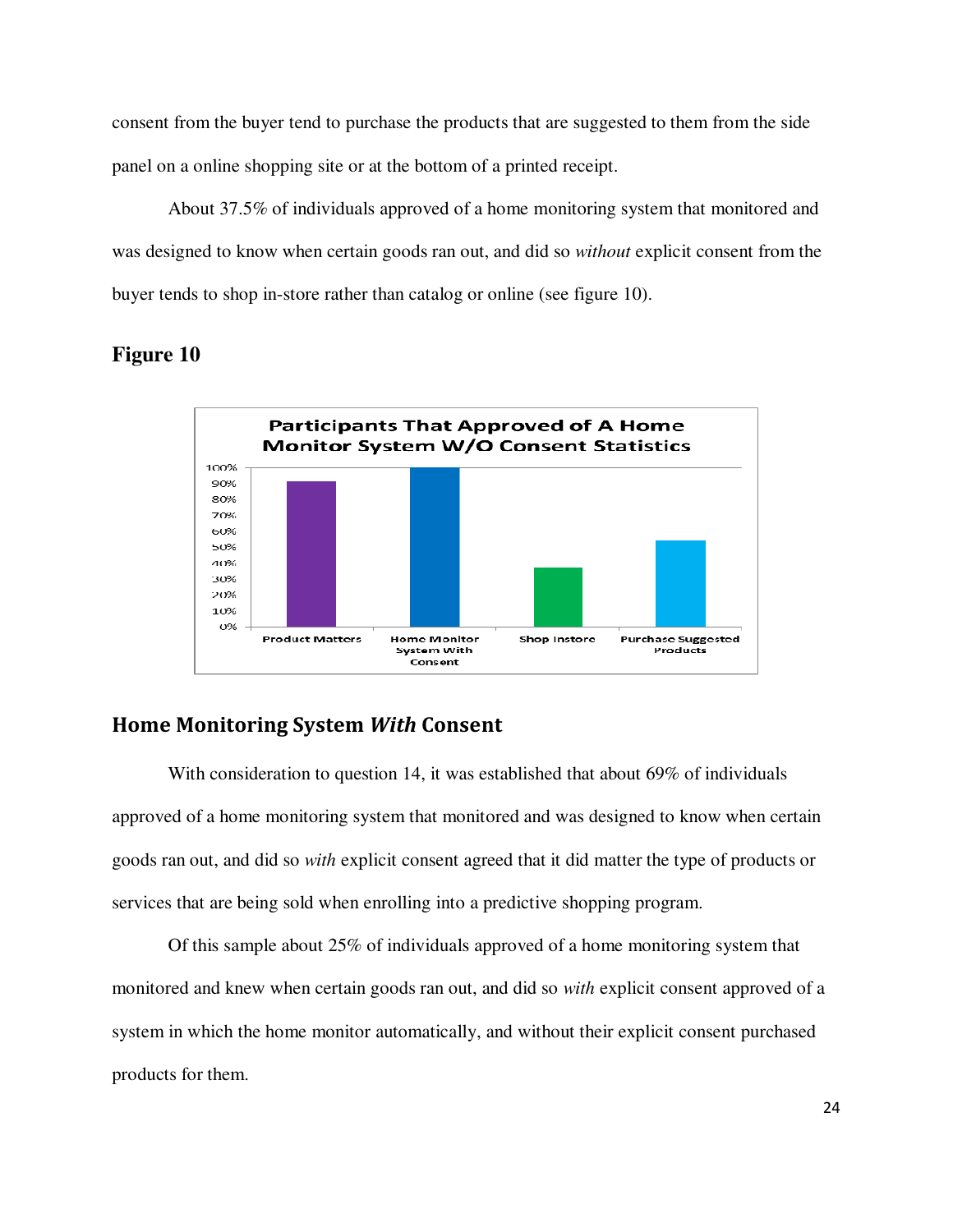About 30% of individuals approved of a home monitoring system that monitored and knew when certain goods ran out, and did so *with* explicit consent tend to shop in-store rather than catalog or online.

It can also be seen that 27.8% of individuals approved of a home monitoring system that monitored and knew when certain goods ran out, and did so *with* explicit consent tend to purchase the products that are suggested to them from the side panel on an online shopping site or at the bottom of a printed receipt (see figure 11).

#### **Figure 11**



#### **Interest in Predictive Shopping**

With consideration to the interest in predictive shopping programs, it was established that over 80% of individuals who approved of a retail predictive shopping program, with direct consent, felt that as a consumer, predictive shopping is something they would want to find more information about. The next group of individuals that were interested in learning more about predictive shopping was the group that was interested in the home monitoring system that did not ask for explicit consent; 75% of those individuals wanted to know more. And lastly, less than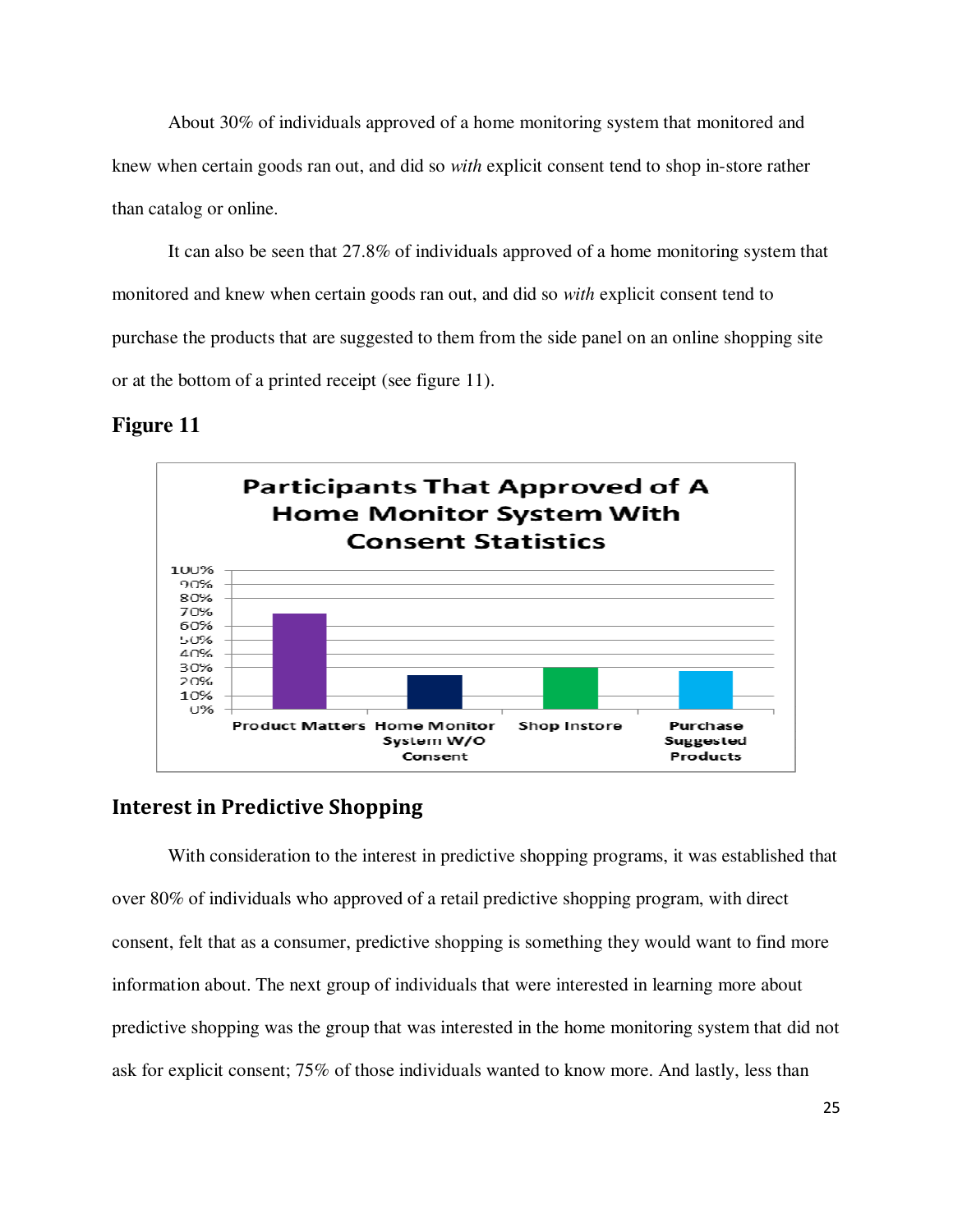50% of individuals approved of a home monitoring system with explicit consent agreed that as a consumer, predictive shopping is something they would want to find more information about.

Consumers who are most concerned with privacy and choice are not as likely as consumers who are not concerned with privacy to be interested in predictive shopping programs (see figure 12).

#### **Figure 12**



#### **Interpretation**

#### **Findings**

The most outstanding finding that was brought about in the research was that about 20% of college students are willing to enroll into a home monitoring system that will, without their explicit consent, buy goods for them and bill their credit cards. This might mean that almost one in every five individuals in this sample are willing to give up control to an organization, and trust that the company will not take advantage of them. It could be suggested that the consumer might dislike the intrusiveness of the company by its program but appreciates the convenience of the

**\_\_\_\_\_\_\_\_\_\_\_\_\_\_\_\_\_\_\_\_\_\_\_\_\_\_\_\_\_\_\_\_\_\_\_\_\_\_\_\_\_\_\_\_\_\_\_\_\_\_\_\_\_\_\_\_\_\_\_\_\_\_\_\_\_\_\_\_\_\_\_\_\_\_\_\_\_\_**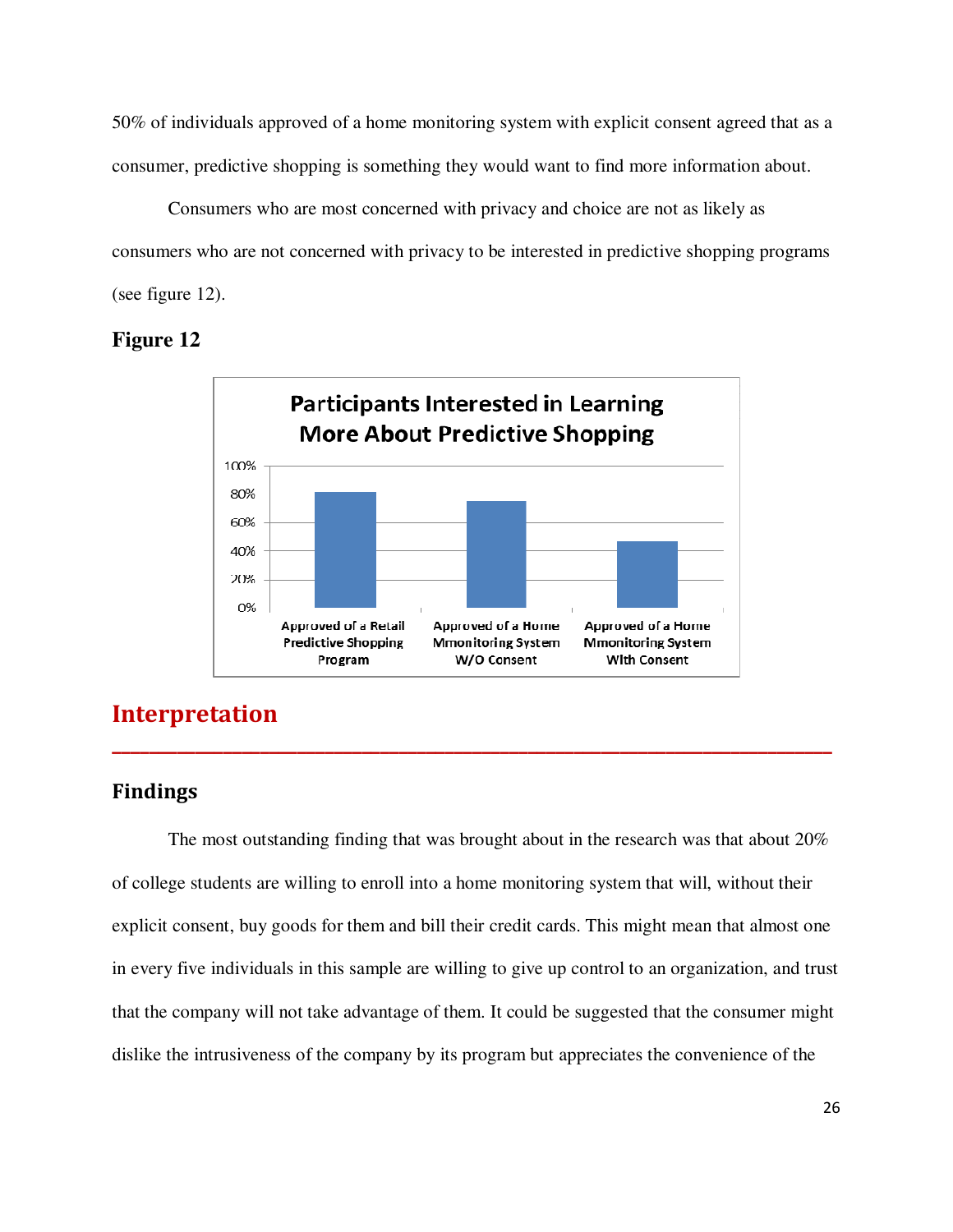service. Even though the majority of students might not want to enroll in a program where they cannot give consent at all, it cannot be over looked that the number of students who would, is substantial, given the circumstances.

 Predictive shopping without consent is a hard concept to grasp. Predictive shopping without consent is like walking into a supermarket, blindfolded, with a shopping bag in one hand and money in the other. Then employees fill up the bag with items they believe are important, take the money, and send the buyer on their way. The buyers will not know what they actually purchased until the products are unpacked and placed in their pantry. It is only a matter of time when the number of individuals who are willing to give up consent increases and predictive shopping for consumer goods is a part of every household. It is likely that this number will grow due to the fact that this generation will get older and the next generation will be even more concerned with instant satisfaction.

Reviewing the results I was able to conclude that 77.6% of individuals are willing to enroll into a home monitoring system that, with their explicit consent, bought goods for them and billed their credit cards. The majority of individuals feel that when it comes to products that they already purchase, or when considering routinely bought household products, a program like predictive shopping could make their lives easier and free up time for other activities. They are comfortable with giving up some choice if it means that they did not have to waste time thinking about the purchase.

This is a direct reflection of the generational effects on these students. The bulk of the participants are in their twenties, which means most have been surrounded by technology most of their life and do not know what it is like to go any extension of time without it. They have become accustom to instant gratification because of technology (Hepburn, 2013). They send a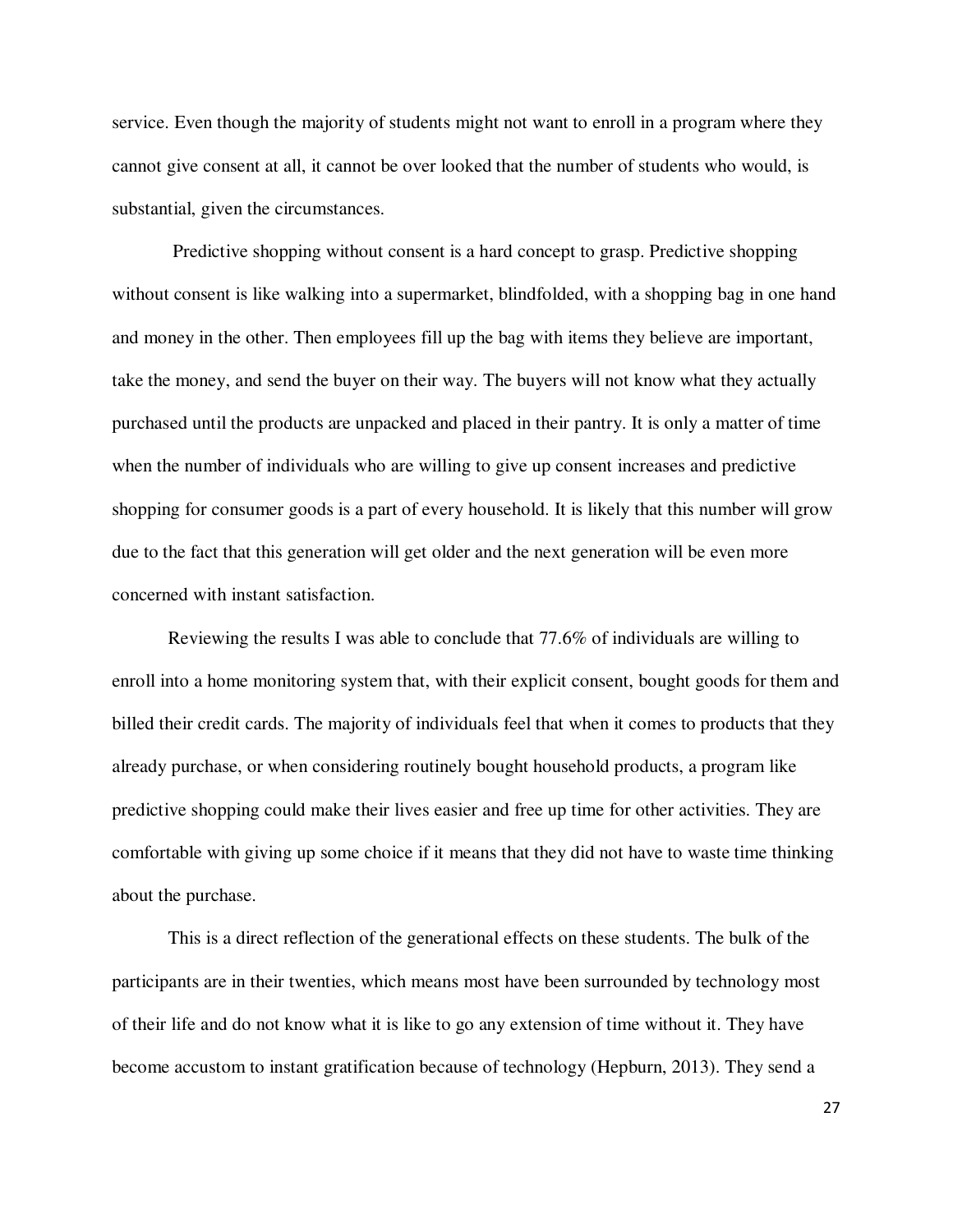text and want a response within minutes, Wi-Fi connection is considered weak when it takes longer than two seconds to load. If students are interested in researching a topic, they Google it, instead of reading the information in a textbook or encyclopedia (McGee, 2012). All of these attributes push them towards a system that can satisfy those needs and tendencies. The desire to receive products before they are even aware of it, feeds into, and even goes beyond instant satisfaction. The majority of the students are willing to enroll into a program that knows that they want before they even know.

The percent of individuals that were interested in a predictive shopping program that suggested a future product for them through predictive analytics was unfavorable when compared to the purchasing of previously bought items. This shows that individuals may not be willing to trust a company to know which products are best for them but they believe they could know the time frame that they might want to make purchase. This is significant since it shows that people might not be as willing to enroll into a full-fledged predictive shopping program if they were going to have to completely give up total choice. With household items they originally chose those products, but suggested purchases, through predictive shopping, most likely would suggest an item that they do not have already.

Companies that want to be successful with predictive shopping programs need to consider two ideas, and find a balance between them. The majority of the students in the sample are interested in a home monitoring system that asked for explicit consent to participate, but the individuals that were most interested in finding out more about predictive shopping programs are the students are were statistically in favor for the more extreme form of retail predictive shopping. If companies want their customers to be open to a new way to shop they are suggested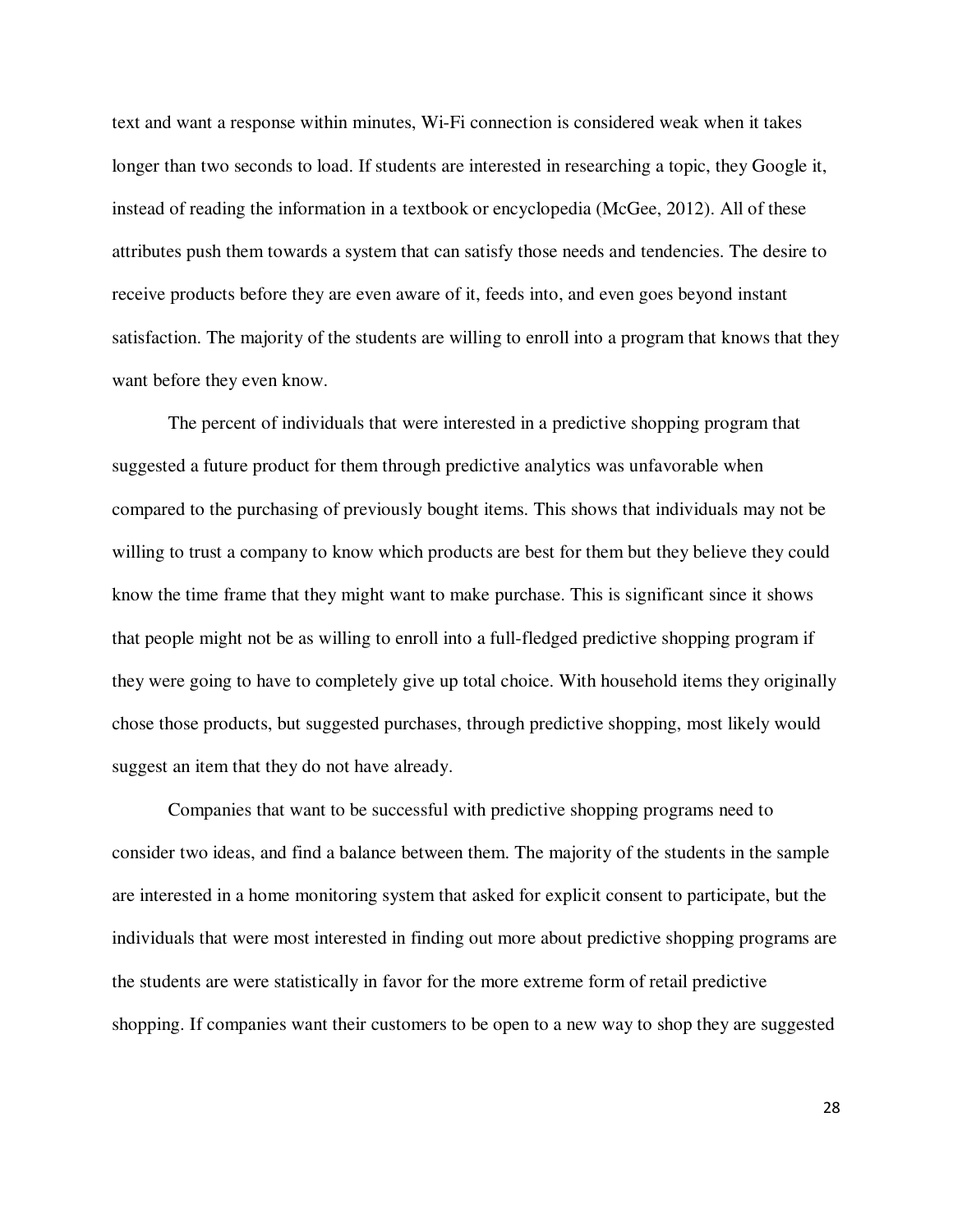to ask for consent. The individuals that were comfortable with not giving explicit consent did not have an issue enrolling in a program that in fact requested explicit consent.

Companies are suggested to survey their customers to understand the amount of choice they are willing to give the company. This, in turn, could generate more sales, and create a successful retail predictive shopping program.

In conclusion, when deciding how college students felt about a predictive shopping program, the majority are willing to enroll in a program for a house monitoring system that asked for explicit consent, and about one in every five students would enroll into a program without giving explicit consent. College students are more likely to enroll in a program if it was for previously purchased products but were not as willing to enroll in a program that suggested future products to them. In general, four out of five students feel that predictive shopping is a bad idea when considering a full retail predictive shopping program even with consent. It drastically dropped when it was considered without consent from the buyer.

There are opportunities in the future for these feelings to change to a more positive outlook on predictive shopping programs, but it will most likely be gradual and done in small increments to familiarize society with these changes and innovative solutions.

#### **Strengths, Limitations, Future Changes**

With regards to the study, my interest, as the researcher, was focused on college students and how they felt about forms of predictive shopping programs. A limitation that occurred was the fact that it only included college students. More specifically, it only included students from one university. Inclusivity of the sample resulted in a narrow demographic. With relation to the demographics, the sample that was used was predominately of a white background. This caused a lack of racial diversity, potentially curving the results that were concluded.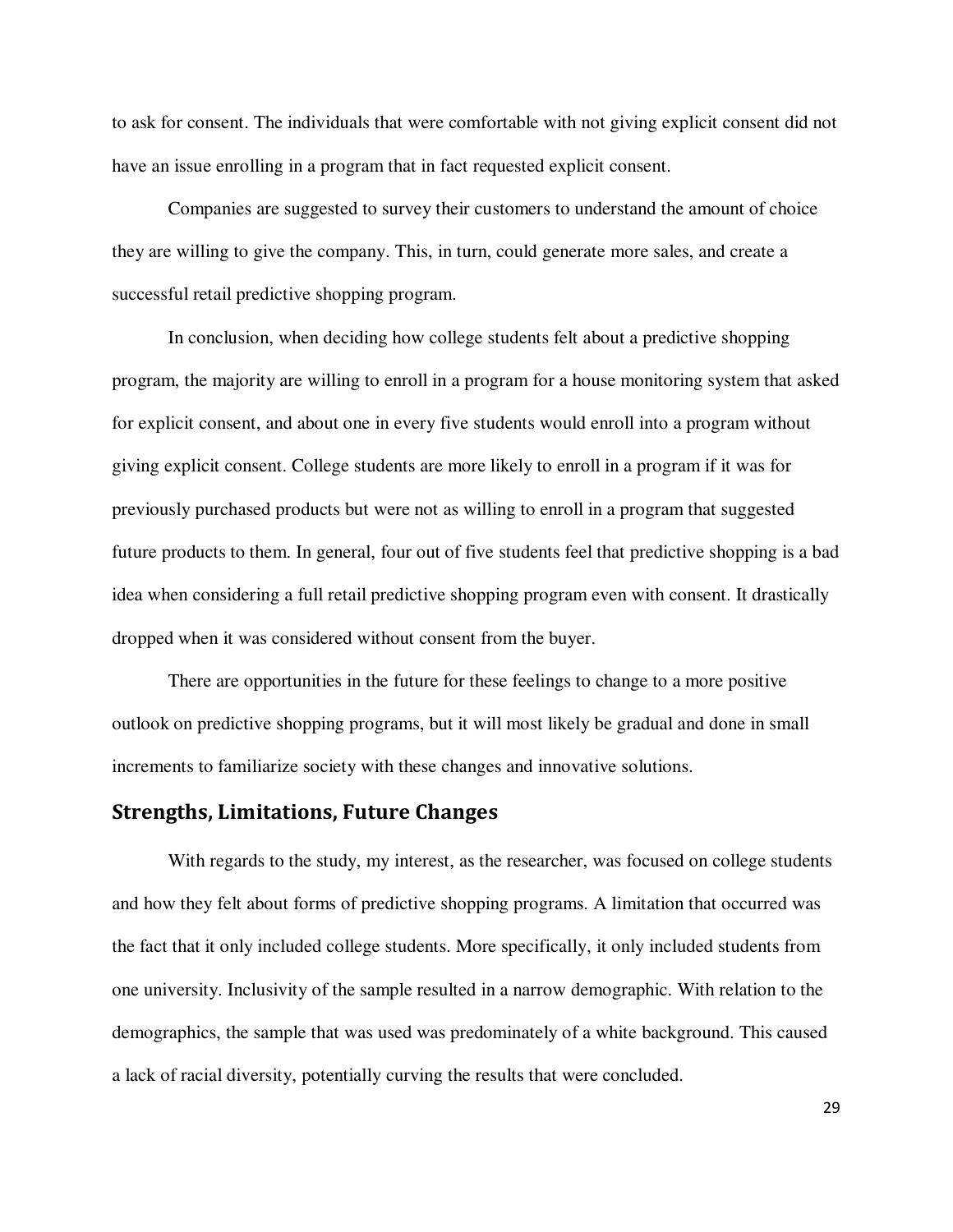Future researchers will want to look at different demographics and compare those findings with research already conducted. It is also important to note that if this study is done later in time, changes can be expected due to the changes and influences of technology.

Compared to Cass Sunstein's research the percentages of a university sample are fairly similar to what this survey discovered. Sunstein's college sample showed some willingness to enroll into a predictive shopping program although it was still the minority (Sunstein, 2014). When compared to a larger sample of a more diverse population that he conducted, the amount of individuals that approved of a predictive shopping program was minimal, almost nonexistent.

A change that could be beneficial to this research is tracking the college generation through their stages in life. With graduating from college, discovering new career opportunities, and for many, forced to become more economically independent, views on predictive shopping may change. It has been seen that people will alter their shopping patterns when something dramatic happens in their life (Hill, 2015). This could positively or negatively change how they feel about predictive shopping.

There is the opportunity to see if tracking the university students will more closely relate to Sunstein's findings of an older population or, or if they will continue to have some support, if not more, for a predictive shopping program.

Companies that are interested in creating a predictive shopping program, I suggest moving into a predictive shopping program gradually. Companies should start with a home monitoring system with consent from the buyer. If this is generating a favorable response from the consumers, use the information collected and the trends from the buyers to move into a more extensive retail predictive shopping program. All of this should be done with consent from the buyer to create value for them and ease their comfort into such a program.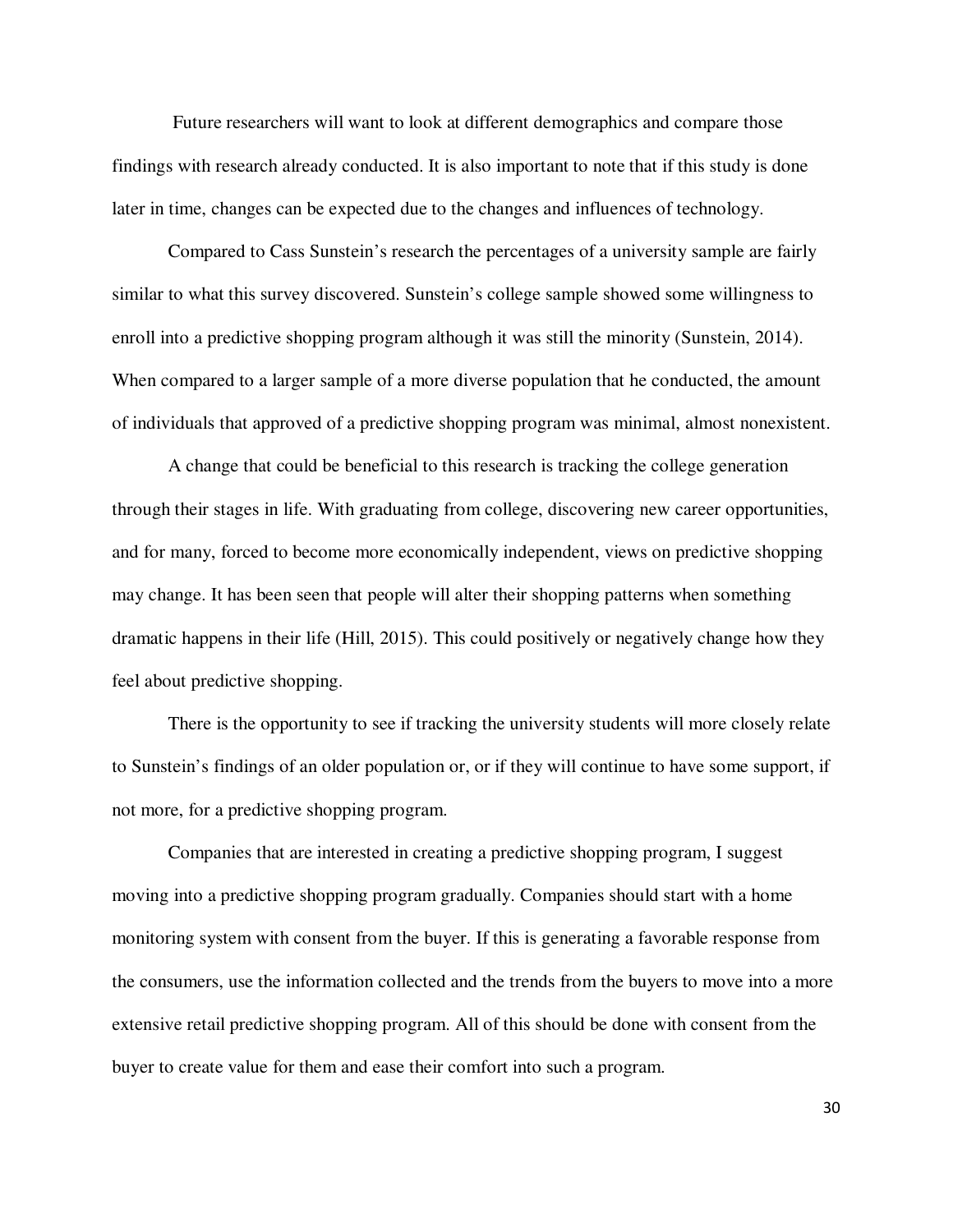There are opportunities for predictive shopping to explode into retailers worldwide but it must be executed keeping the customer as the main focus and understanding the security and uneasiness that it may cause. Stress on the buyer will not produce more sales and could damage the company's image. Allow the customer to feel like they are making the choice not to choose, and that it is something they still have control over even if they are not necessarily explicitly making the choice themselves.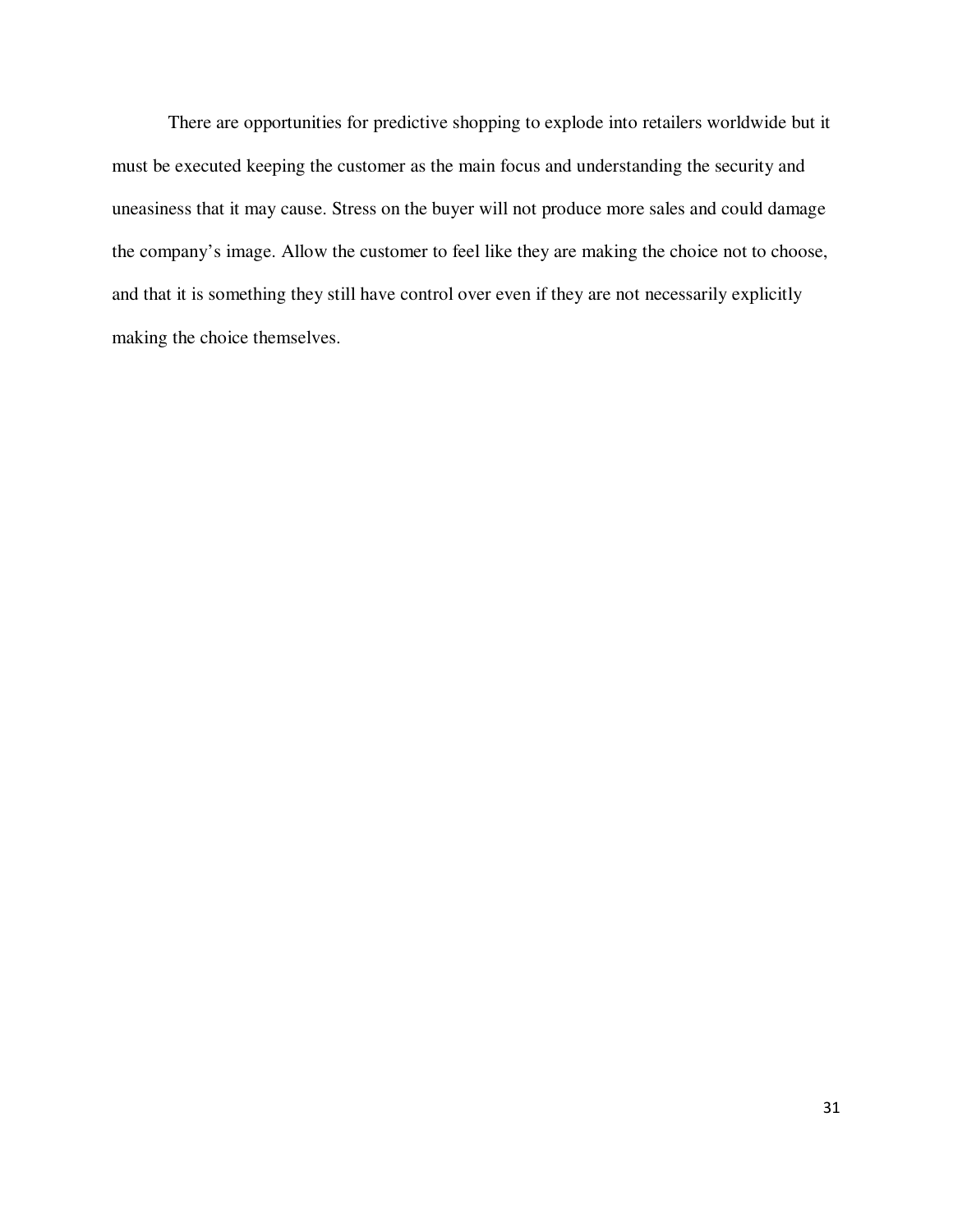#### **References**

(2014, October, 2014). *What Is Predictive Analytics ?* Predictive Analytics Today. Retrieved from, http://www.predictiveanalyticstoday.com/

**\_\_\_\_\_\_\_\_\_\_\_\_\_\_\_\_\_\_\_\_\_\_\_\_\_\_\_\_\_\_\_\_\_\_\_\_\_\_\_\_\_\_\_\_\_\_\_\_\_\_\_\_\_\_\_\_\_\_\_\_\_\_\_\_\_\_\_\_\_\_\_\_\_\_\_\_\_\_**

- (2015, April, 06). *Data mining*. Collins English Dictionary Complete & Unabridged 10th Edition. HarperCollins Publishers. Retrieved from http://dictionary.reference. com/browse/data mining
- (2015, April, 07). Amazon Dash Button Official Site Request an Invitation. Introducing Amazon Dash Button. Amazon.com, Inc. Retrieved from, https://fresh.amazon.com/dash/
- (2015, April, 20). Slippery slope. Dictionary.com. Unabridged. Random House, Inc. Retrieved from http://dictionary.reference.com/browse/slippery slope
- Crouch, I. (2015, April, 08). *The Horror of Amazon's New Dash Button*. The New Yorker. Retrieved from http://www.newyorker.com/culture/culture-desk/the-horror-of-amazonsnew-dash-button
- Hepburn, (2013, January, 24) *Life in the age of internet addiction.* The Week. Retrieved from, http://theweek.com/articles/468363/life-age-internet-addiction

Hill, Kashmir, (2015, February, 16) *How Target Figured Out A Teen Girl Was Pregnant Before Her Father Did.* Forbes. Forbes. Retrieved from, http://www.forbes.com/sites/kashmirhill/2012/02/16/how-target-figured-out-a-teen-girlwas-pregnant-before-her-father-did/

McGee, M. (2012, November, 02). *94 Percent Of Teachers Say Students Equate "Research With Using Google.* Search Engine Land. Retrieved from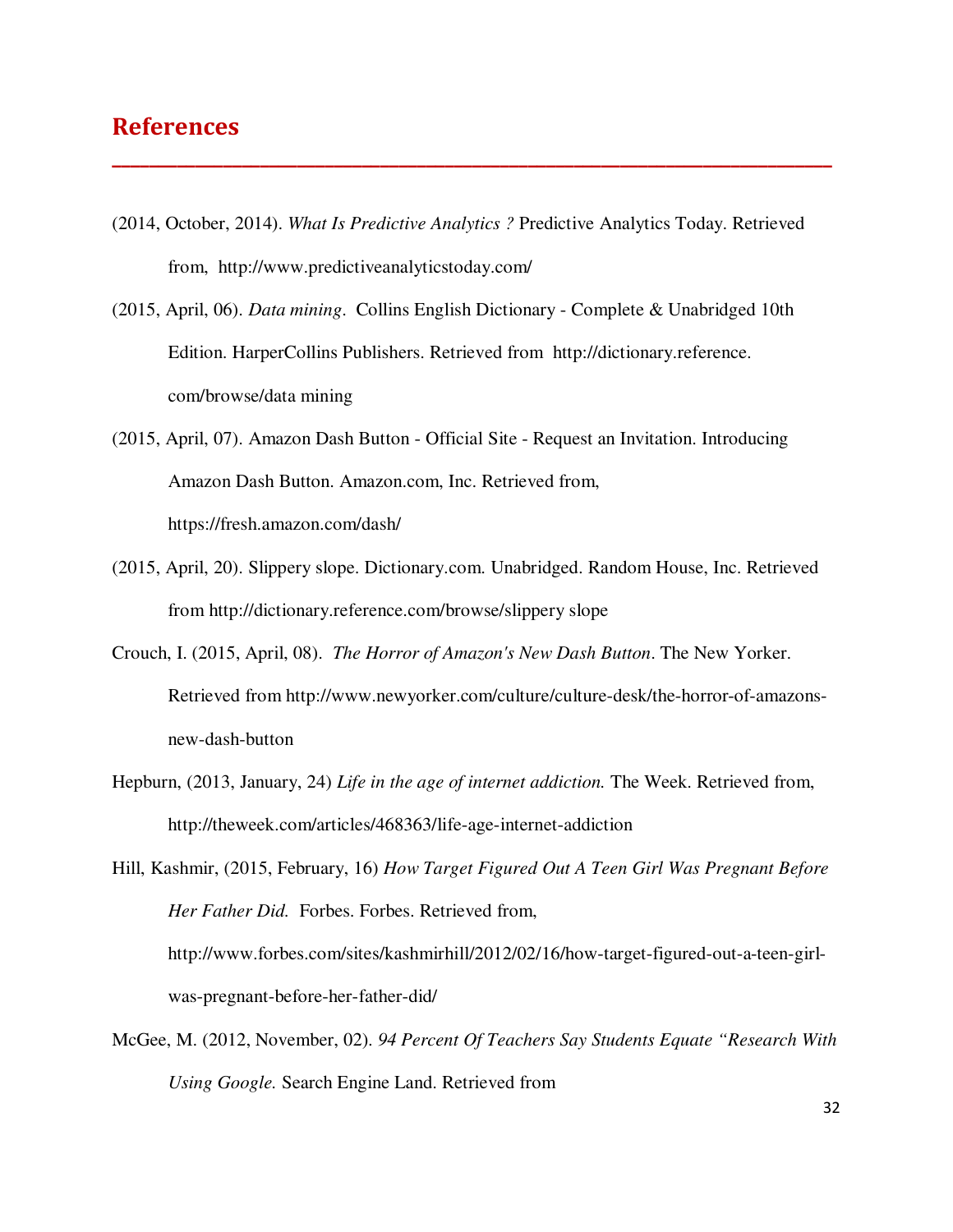http://searchengineland.com/teachers-say-students-equate-research-with-using-google-138542

Office of Privacy, Commissioner of Canada. (2012, April, 06*). The Age of Predictive Analytics: From Patterns to Predictions*. Retrieved from,

https://www.priv.gc.ca/information/research-recherche/2012/pa\_201208\_e.asp

Orwell, G. (1984) . *New York: Signet Classics, 1950.*

- Selinger, E. (2014, August 21). *Why Predictive Shopping Might Be Bad For The Future*. Forbes Magazine. Retrieved from, http://www.forbes.com/sites/privacynotice/2014/08/21/whypredictive-shopping-might-be-bad-for-the-future/
- Sunstein, C. R., (2015). *Choosing Not to Choose: Understanding the Value of Choice.* New York: Oxford UP.
- Sunstein, C. R., (2014). *Choosing Not to Choose*. Harvard Public Law Working Paper No. 14-07.
- Sunstein, C. R., (2014, August, 20). *Shopping Made Psychic*. The New York Times. Retrieved from, http://www.nytimes.com/2014/08/21/opinion/shopping-made-psychic.html?\_r=0
- Sunstein, C. R., & Vermeule, A. (2013). *The Law of 'Not Now'*. Harvard Public Law Working Paper No. 14-08.
- Ulanoff, L. (2014, September, 05). *Amazon Knows What You Want Before You Buy It.* Predictive Analytics Times. Rising Media & Prediction Impact. Retrieved from, http://www.predictiveanalyticsworld.com/patimes/amazon-knows-what-you-want-beforeyou-buy-it/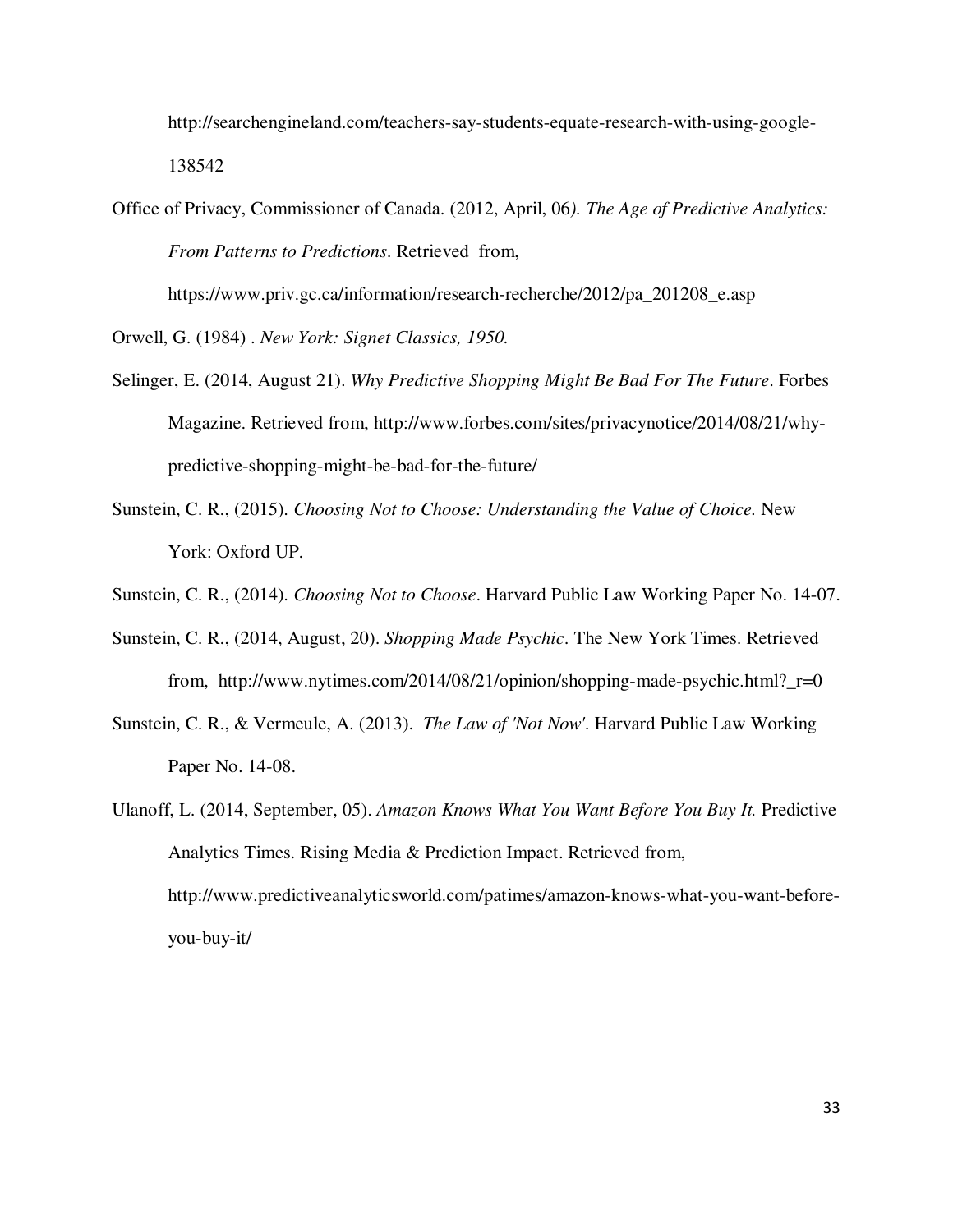#### **Predictive Shopping Questionnaire**

**\_\_\_\_\_\_\_\_\_\_\_\_\_\_\_\_\_\_\_\_\_\_\_\_\_\_\_\_\_\_\_\_\_\_\_\_\_\_\_\_\_\_\_\_\_\_\_\_\_\_\_\_\_\_\_\_\_\_\_\_\_\_\_\_\_\_\_\_\_\_\_\_\_\_\_\_\_\_** 

You are invited to participate in a survey about Predictive Shopping, defined as a concept whereby companies use predictions to enroll the consumer in special programs in which the consumer receives goods and services, and are asked to pay for them, before they have actually chosen them. If you decide to participate in this study, your participation will involve answering the questions below. Although you may not personally benefit, this study is important to society because it will be used to reflect the amount of control consumers are willing to share with larger companies. There are no foreseeable risks, and you may refuse to answer particular questions or withdraw from this study at any time. Your confidentiality will be kept to the degree permitted by the technology and methods being used. If you agree to participate please continue to the questions below.

#### **Demographic Questions:**

- 1. What is your ethnicity?
	- o African American
	- o Asian
	- o Hispanic
	- o Pacific Islander
	- o White
	- $\circ$  Other [specify]\_
- 2. What is your affiliation with Bridgewater State University?
	- o STUDENT
	- o STAFF
	- o OTHER
- 3. Are you a resident or a commuter?
	- o RESIDENT
	- o COMMUTER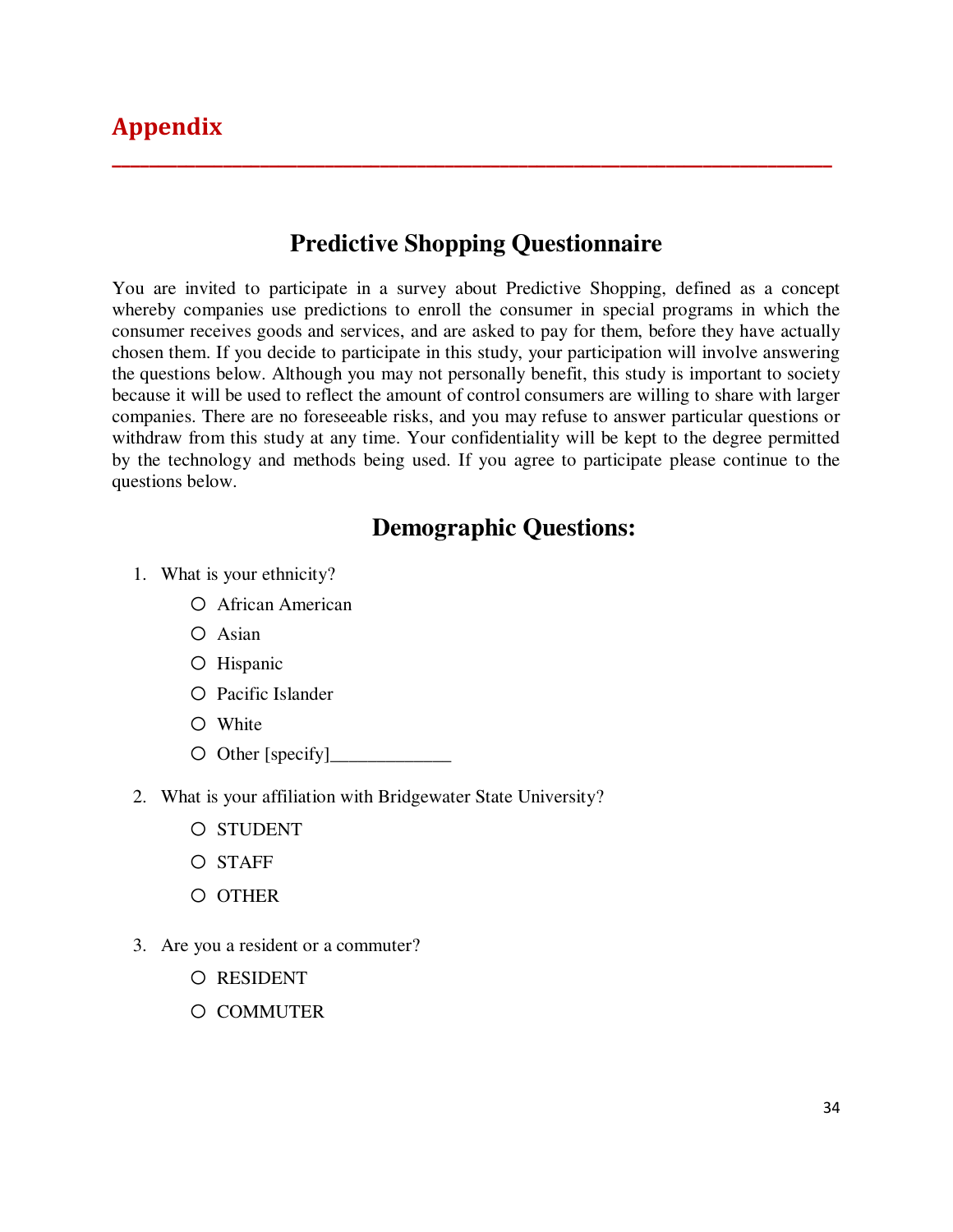- 4. What is your gender?
	- o MALE
	- o FEMALE
	- o OTHER
- 5. How old are you?

| $\circ$ Younger than 18 | $O$ 45-54              |
|-------------------------|------------------------|
| $O$ 18-24               | $\bigcirc$ 55-64       |
| $O$ 25-34               | $\circ$ 65 or older    |
| $O$ 35-44               | O Prefer not to answer |

6. What was your total household income before taxes during the past 12 months?

| $\circ$ Less than \$25,000 | $O$ \$75,000-\$99,999  |
|----------------------------|------------------------|
| $O$ \$25,000-\$34,999      | $\circ$ \$100,000+     |
| $O$ \$35,000-\$49,999      | $\circ$ not sure       |
| $O$ \$50,000-\$74,999      | O Prefer not to answer |

- 7. Do you have a job outside of being a student?
	- o YES
	- o NO
- 8. If so, how many hours a week do you usually work?

| $\bigcirc$ 35+ hours     | $O$ 5-15 hrs               |
|--------------------------|----------------------------|
| $\overline{O}$ 25-35 hrs | $\circ$ less than 5hrs     |
| $\bigcirc$ 15-25 hrs     | $\circ$ I am not currently |
|                          | employed                   |

**MAJOR:** If you are a student, what is your current major? Please write your answer in the text box below.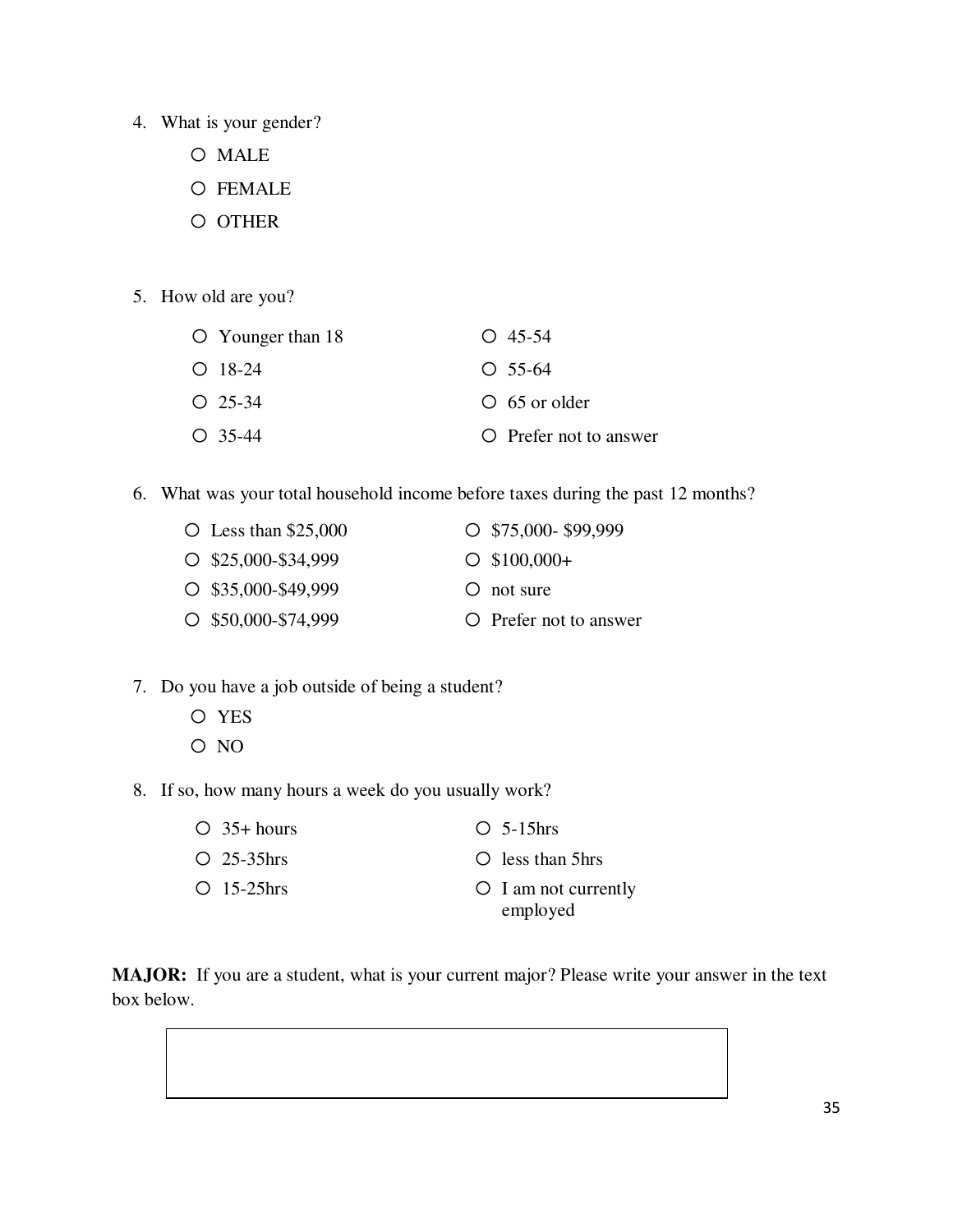#### **Predictive Shopping Questions:**

- 9. Suppose that over the years, your favorite store has compiled a great deal of information about your preferences. On the basis of a new algorithm, it thinks it knows what you will want to buy before you do. Would you enroll in a program in which the seller sent you items that it knew you would purchase, and billed your credit card? (Anyone could send the item back for a refund or just opt out of the program.)
	- o YES
	- o NO
- 10. Would it matter the type of products or services that are being sold to you when enrolling into a predictive shopping program?
	- o YES
	- o NO
- 11. If YES to question 10 please indicate which products and services you would be willing to purchase through a predictive shopping program. If NO please move on to question 12.

| O Accessories             | Music<br>$\left( \quad \right)$                              |
|---------------------------|--------------------------------------------------------------|
| $\circ$ Apparel           |                                                              |
| O Books                   | $\circ$ Office supplies                                      |
|                           | O Personal massage                                           |
| O Electronics             | $\circ$ Toys & Games                                         |
| O Electronic Accessories  |                                                              |
| $\circ$ Health and Beauty | Video Games<br>$\left( \begin{array}{c} \end{array} \right)$ |
|                           | $\circ$ Other (please specify): $\_\_$                       |
| O Lawn Services           |                                                              |

- 12. Would you approve or disapprove if the seller automatically, and without your explicit consent, enrolled you in a program in which it sent you a product that it knew you would purchase, and billed your credit card?
	- o APPROVE
	- o DISAPPROVE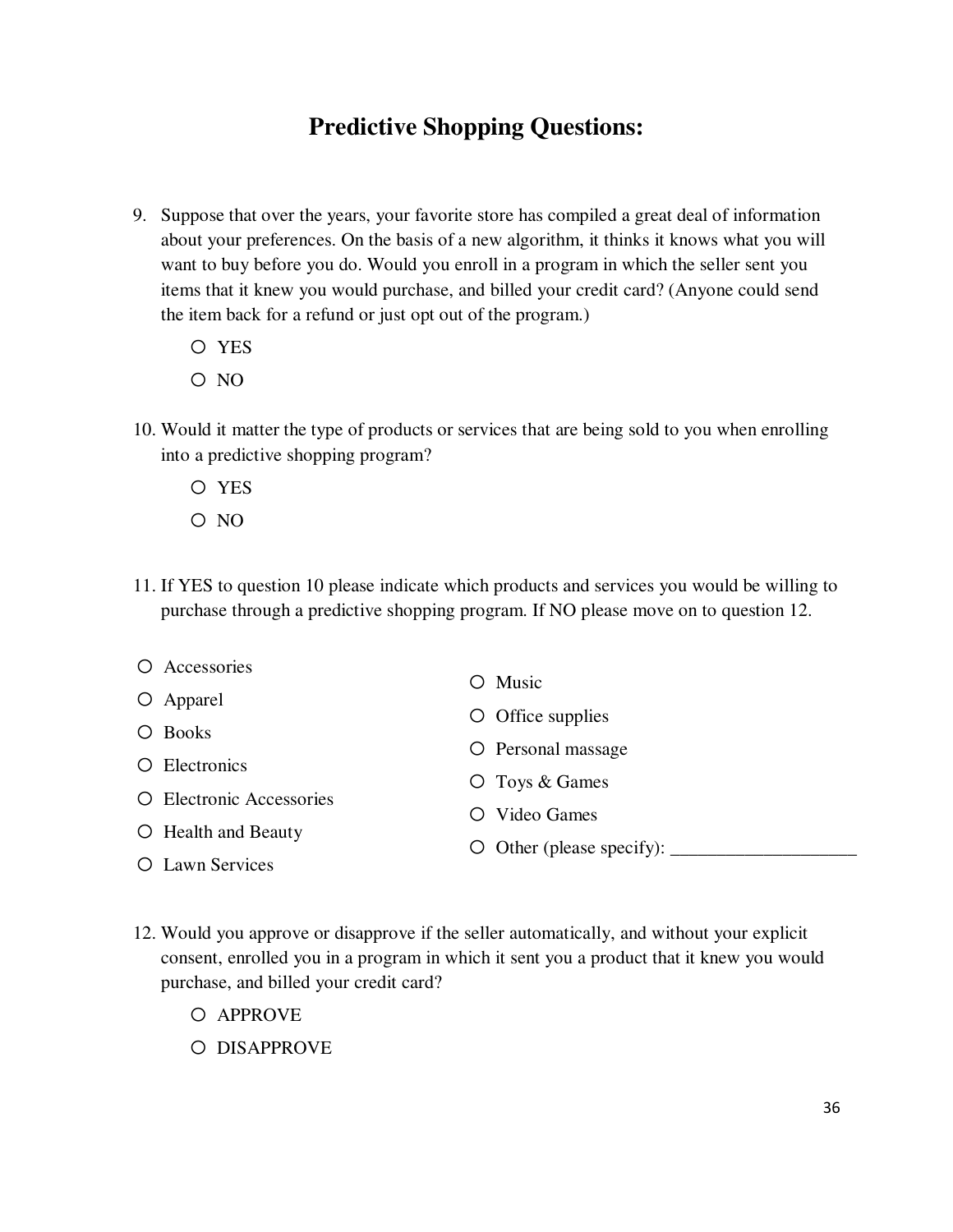- 13. Imagine that your home came equipped with a monitor designed to "know" when certain goods ran out. Would you approve of a system in which the home monitor automatically, and **without** your explicit consent, bought goods for you and billed your credit card?
	- o YES
	- $O NO$
- 14. Imagine that your home came equipped with a monitor designed to "know" when certain goods ran out. Would you approve of a system in which the home monitor automatically, and **with** your explicit consent first, bought goods for you and billed your credit card?
	- o YES
	- o NO
- 15. What form of shopping do you (the buyer) tend to use the most:
	- o ONLINE
	- o CATALOG
	- o INSTORE
	- o OTHER
- 16. When buying products online many stores give suggestions or "Item's you may like" on a side panel for you to consider purchasing or they might write suggestions for further purchases at the bottom of their printed receipts. Do you (the buyer) tend to purchase the products that are suggested to you from these methods?
	- o YES
	- $O NO$
- 17. Is predictive shopping something you as a consumer would want to find more information about?
	- o YES
	- o NO
- 18. Would you be interested in receiving a copy of the analysis of this study on predictive shopping once our investigation is complete?
	- o YES
	- o NO